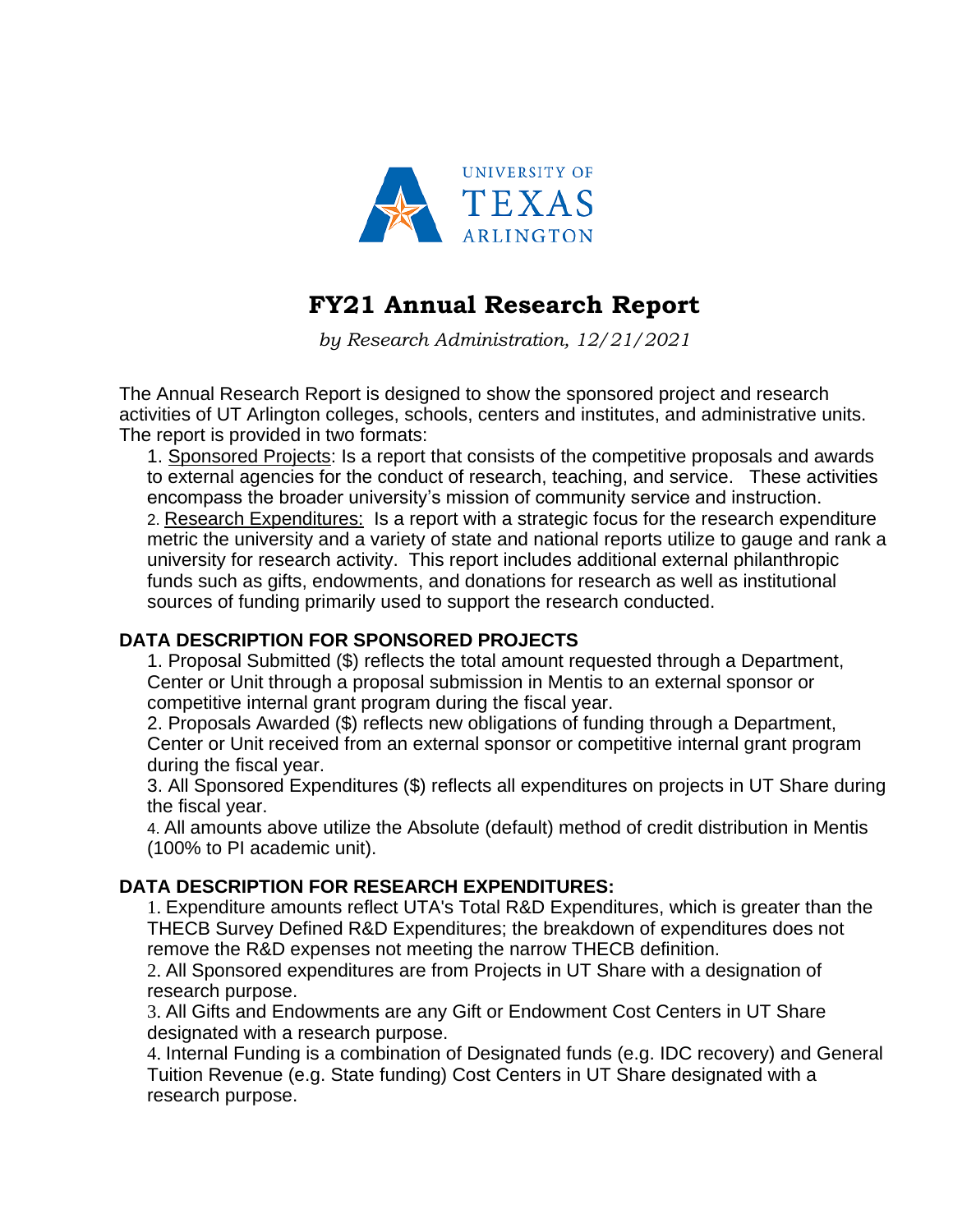

UNIVERSITY OF TEXAS ARLINGTON

|                                                             | <b>Proposals</b><br>Submitted(\$) | <b>Proposals</b><br>Awarded (\$) | <b>All Sponsored</b><br><b>Expenditures (\$)</b> |
|-------------------------------------------------------------|-----------------------------------|----------------------------------|--------------------------------------------------|
| <b>College of Architecture, Planning and Public Affairs</b> | 4,956,042                         | 2,273,873                        | 1,565,414<br>385,523                             |
| <b>College of Business</b>                                  | 558,000                           | 350,000                          |                                                  |
| <b>College of Education</b>                                 | 18,898,707                        | 885,481                          | 331,444                                          |
| <b>College of Engineering</b>                               | 233,659,233                       | 30,426,491                       | 22,973,131                                       |
| <b>College of Liberal Arts</b>                              | 5,603,648                         | 416,648                          | 261,431                                          |
| <b>College of Nursing and Health Innovation</b>             | 49,675,795                        | 7,386,614                        | 5,851,429                                        |
| <b>College of Science</b><br><b>School of Social Work</b>   | 140,032,389<br>31,605,216         | 19,329,266<br>2,867,163          | 14,434,764<br>3,133,646                          |
|                                                             |                                   |                                  |                                                  |
| <b>Texas Manufacturing Assistance Center</b>                | 10,635,391                        | 10,223,763                       | 11,311,114                                       |
| UT Arlington Research Institute                             | 10,579,572                        | 2,562,179                        | 2,038,821                                        |
| <b>Office of the Provost</b>                                | 5,670,967                         | 2,415,971                        | 1,402,196                                        |
| Office of the Vice President for Research                   | 489,000                           | 50,000                           | 0                                                |
| <b>VP for Enrollment Management</b>                         | 1,979,343                         | 2,753,240                        | 2,134,303                                        |
| <b>Other Units</b>                                          | 578,013                           | 446,507                          | 18,162,419                                       |
| UNIVERSITY TOTAL                                            | 528,774,395                       | 92,322,634                       | 93,270,619                                       |

*\* FY20 Proposals Awarded does not include \$12,265,731 Higher Education Emergency Relief Fund (HEERF).*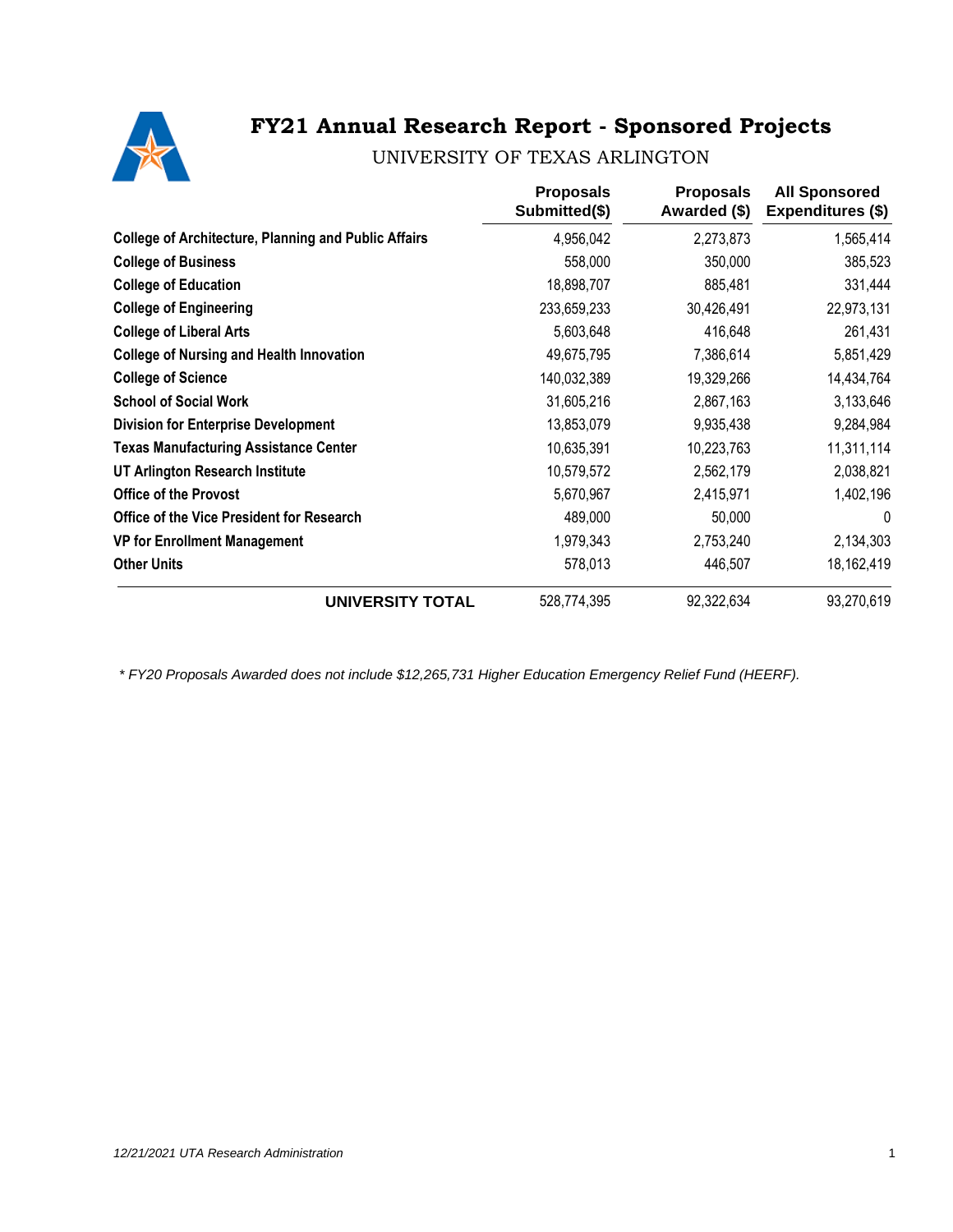# $\frac{1}{\sqrt{2}}$

#### **FY21 Annual Research Report - Research Expenditures**

UNIVERSITY OF TEXAS ARLINGTON

|                                                             |                         | <b>Sponsored</b> | <b>Gifts / Endowments</b> | <b>Institutional Funds</b> | <b>Total</b> |
|-------------------------------------------------------------|-------------------------|------------------|---------------------------|----------------------------|--------------|
| <b>College of Architecture, Planning and Public Affairs</b> |                         | 1,514,971        | 137,987                   | 673,505                    | 2,326,463    |
| <b>College of Business</b>                                  |                         | 65,824           | 960,881                   | 1,525,226                  | 2,551,930    |
| <b>College of Education</b>                                 |                         | 331,444          | 46,147                    | 154,993                    | 532,584      |
| <b>College of Engineering</b>                               |                         | 22,347,059       | 885,508                   | 17, 165, 434               | 40,398,001   |
| <b>College of Liberal Arts</b>                              |                         | 112,390          | 365,561                   | 720,266                    | 1,198,217    |
| <b>College of Nursing and Health Innovation</b>             |                         | 5,032,134        | 162,097                   | 3,986,360                  | 9,180,592    |
| <b>College of Science</b>                                   |                         | 14,410,275       | 360,643                   | 11,958,684                 | 26,729,604   |
| <b>School of Social Work</b>                                |                         | 750,093          | 50,716                    | 1,421,956                  | 2,222,765    |
| <b>Division for Enterprise Development</b>                  |                         | 1,141,381        | $\Omega$                  | $-14,160$                  | 1,127,221    |
| <b>Texas Manufacturing Assistance Center</b>                |                         | 10,643,668       | 1,178                     | 523,032                    | 11,167,879   |
| UT Arlington Research Institute                             |                         | 2,038,821        | 352,708                   | 2,424,305                  | 4,815,834    |
| <b>Office of the Provost</b>                                |                         | 370,219          | 79,741                    | 645,713                    | 1,095,672    |
| <b>Office of the Vice President for Research</b>            |                         | 0                | 388,966                   | 4,866,865                  | 5,255,832    |
| <b>VP for Enrollment Management</b>                         |                         | 0                | 0                         | $-637$                     | $-637$       |
| <b>Other Units</b>                                          |                         | 402,867          | $-89,071$                 | 9,729,892                  | 10,043,689   |
|                                                             | <b>UNIVERSITY TOTAL</b> | 59,161,146       | 3,703,062                 | 55,781,434                 | 118,645,646  |

**AFR Research Expenditures not meeting the narrower definition of of THECB Survey** 1,232,832

**Total THECB Research Expenditures** 117,412,814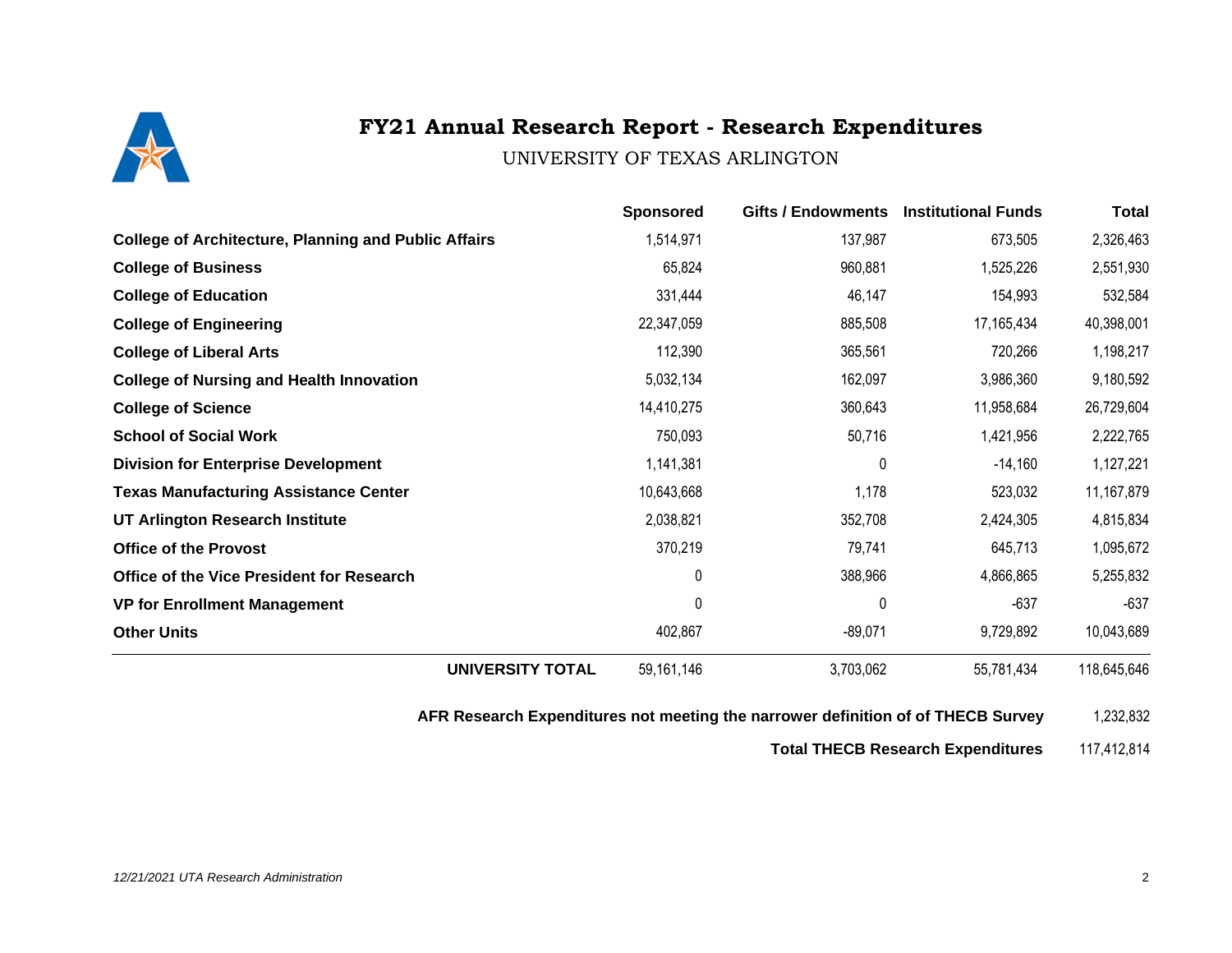

College of Architecture, Planning and Public Affairs

|                                                            | <b>Proposals</b><br>Submitted(\$) | <b>Proposals</b><br>Awarded (\$) | <b>All Sponsored</b><br>Expenditures (\$) |
|------------------------------------------------------------|-----------------------------------|----------------------------------|-------------------------------------------|
| <b>CAPPA Dean's Office</b>                                 | 1,176,903                         | 2,153,469                        | 12,846                                    |
| School of Architecture                                     | 537,554                           | 20,000                           | 18,875                                    |
| C-TEDD                                                     | 1,542,325                         |                                  | 1,414,906                                 |
| Landscape Architecture                                     | 230,458                           | 100.404                          | 109,010                                   |
| <b>Public Affairs</b>                                      | 1,468,803                         |                                  | 9,777                                     |
| Total College of Architecture, Planning and Public Affairs | 4,956,042                         | 2,273,873                        | 1,565,414                                 |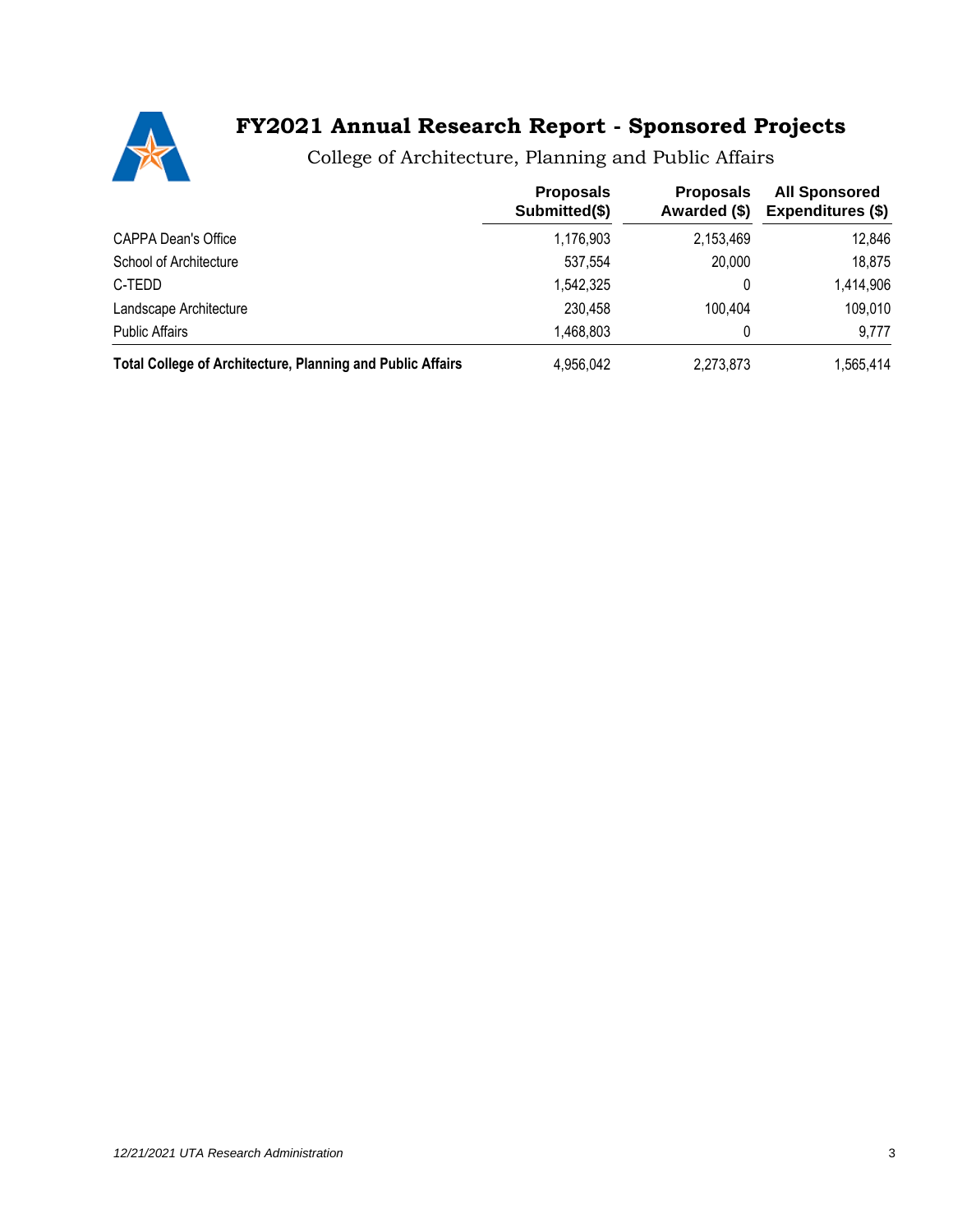

College of Business

|                                               | <b>Proposals</b><br>Submitted(\$) | <b>Proposals</b><br>Awarded (\$) | <b>All Sponsored</b><br><b>Expenditures (\$)</b> |
|-----------------------------------------------|-----------------------------------|----------------------------------|--------------------------------------------------|
| CoB Dean's Office                             | 350,000                           | 350,000                          | 319,699                                          |
| Economics                                     | 8,000                             |                                  | 59,150                                           |
| Information Systems and Operations Management | 200,000                           |                                  | 0                                                |
| Management                                    |                                   |                                  | 6,674                                            |
| <b>Total College of Business</b>              | 558,000                           | 350,000                          | 385,523                                          |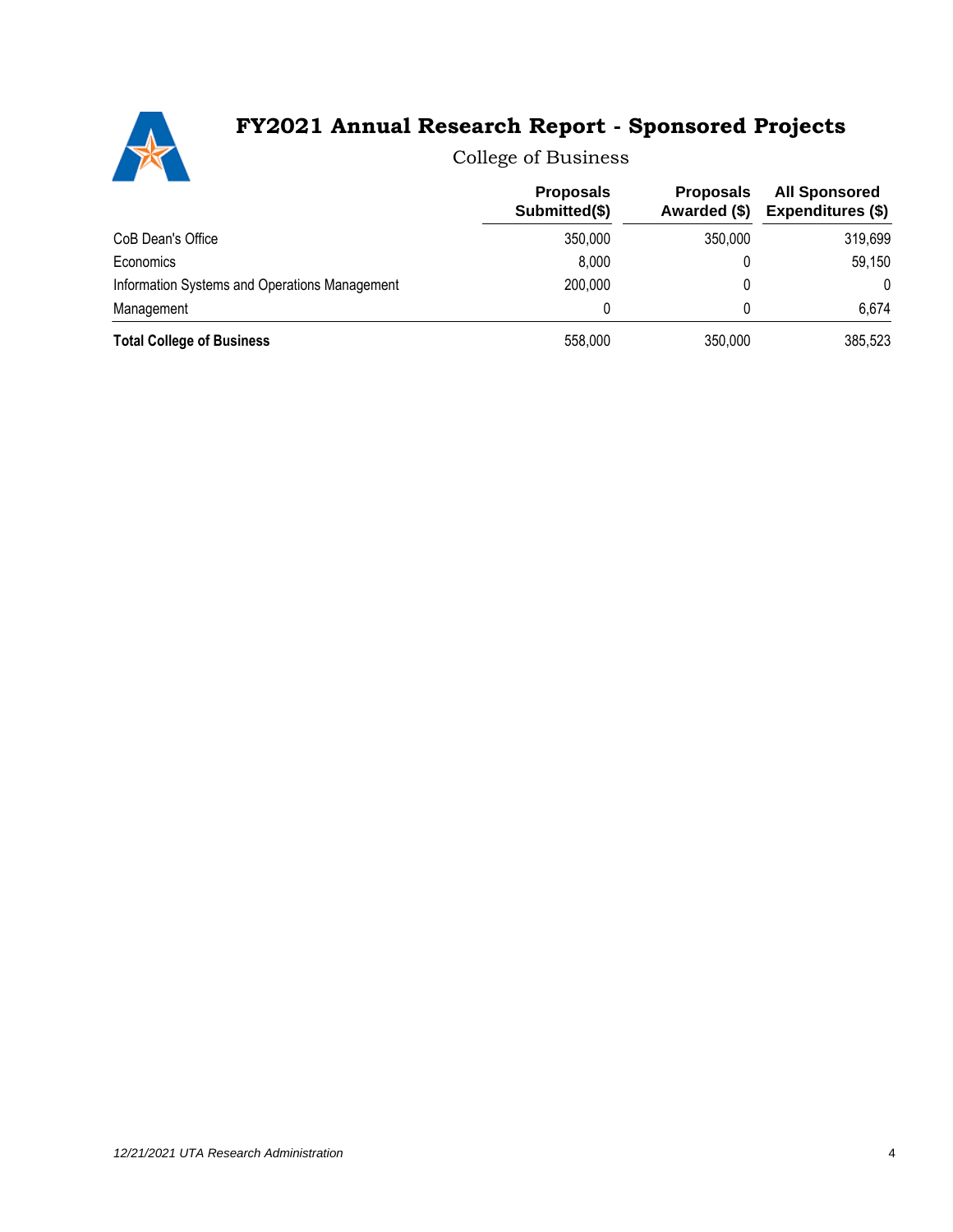

College of Education

|                                                  | <b>Proposals</b><br>Submitted(\$) | <b>Proposals</b><br>Awarded (\$) | <b>All Sponsored</b><br><b>Expenditures (\$)</b> |          |
|--------------------------------------------------|-----------------------------------|----------------------------------|--------------------------------------------------|----------|
| CoEd Dean's Office<br>Curriculum and Instruction | 392,993<br>18,179,543             | 527.651<br>139,707               |                                                  | $\Omega$ |
|                                                  |                                   |                                  | 184,738                                          |          |
| Educational Leadership and Policy Studies        | 326,171                           | 218,123                          | 146,706                                          |          |
| <b>Total College of Education</b>                | 18,898,707                        | 885,481                          | 331,444                                          |          |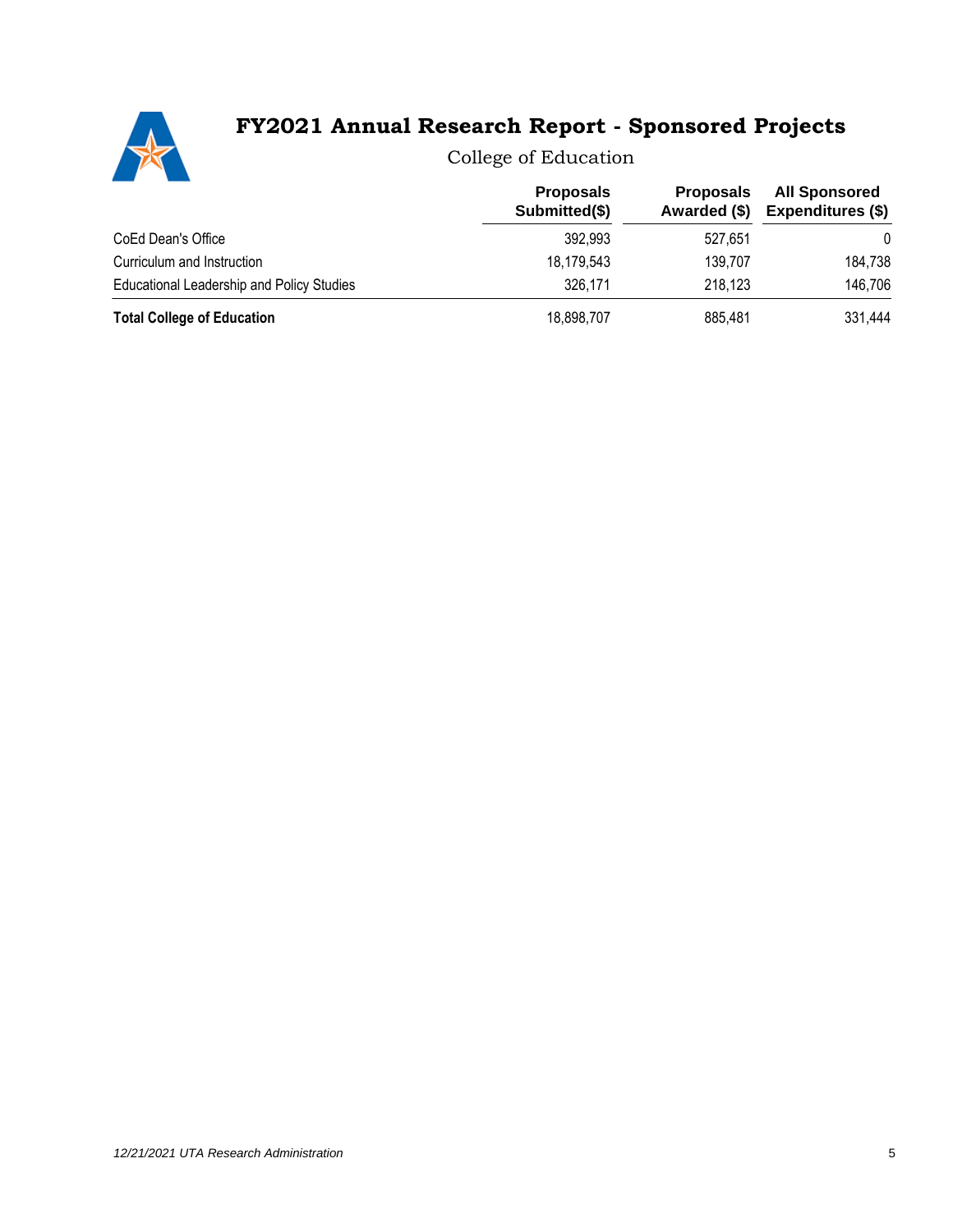

College of Engineering

|                                                                                                                 | <b>Proposals</b><br>Submitted(\$)      | <b>Proposals</b><br>Awarded (\$)                  | <b>All Sponsored</b><br>Expenditures (\$)        |                                                    |            |           |         |
|-----------------------------------------------------------------------------------------------------------------|----------------------------------------|---------------------------------------------------|--------------------------------------------------|----------------------------------------------------|------------|-----------|---------|
| CoEng Dean's Office                                                                                             | 24,891,481                             | 308,712                                           | 958,513                                          |                                                    |            |           |         |
| Bioengineering<br>Civil Engineering<br><b>Computer Science and Engineering</b><br><b>Electrical Engineering</b> | 47,974,244                             | 1,776,690<br>14,357,128<br>2,195,121<br>2,910,680 | 2,672,602<br>7,754,942<br>3,006,525<br>3,589,254 |                                                    |            |           |         |
|                                                                                                                 | 52,616,408<br>34,066,121<br>15,023,698 |                                                   |                                                  |                                                    |            |           |         |
|                                                                                                                 |                                        |                                                   |                                                  | Industrial, Manufacturing, and Systems Engineering | 8,071,546  | 624,667   | 362,776 |
|                                                                                                                 |                                        |                                                   |                                                  | Materials Science and Engineering                  | 10,929,856 | 1,507,824 | 453,576 |
| Mechanical and Aerospace Engineering                                                                            | 40,085,878                             | 6,745,669                                         | 4,174,943                                        |                                                    |            |           |         |
| <b>Total College of Engineering</b>                                                                             | 233,659,233                            | 30,426,491                                        | 22,973,131                                       |                                                    |            |           |         |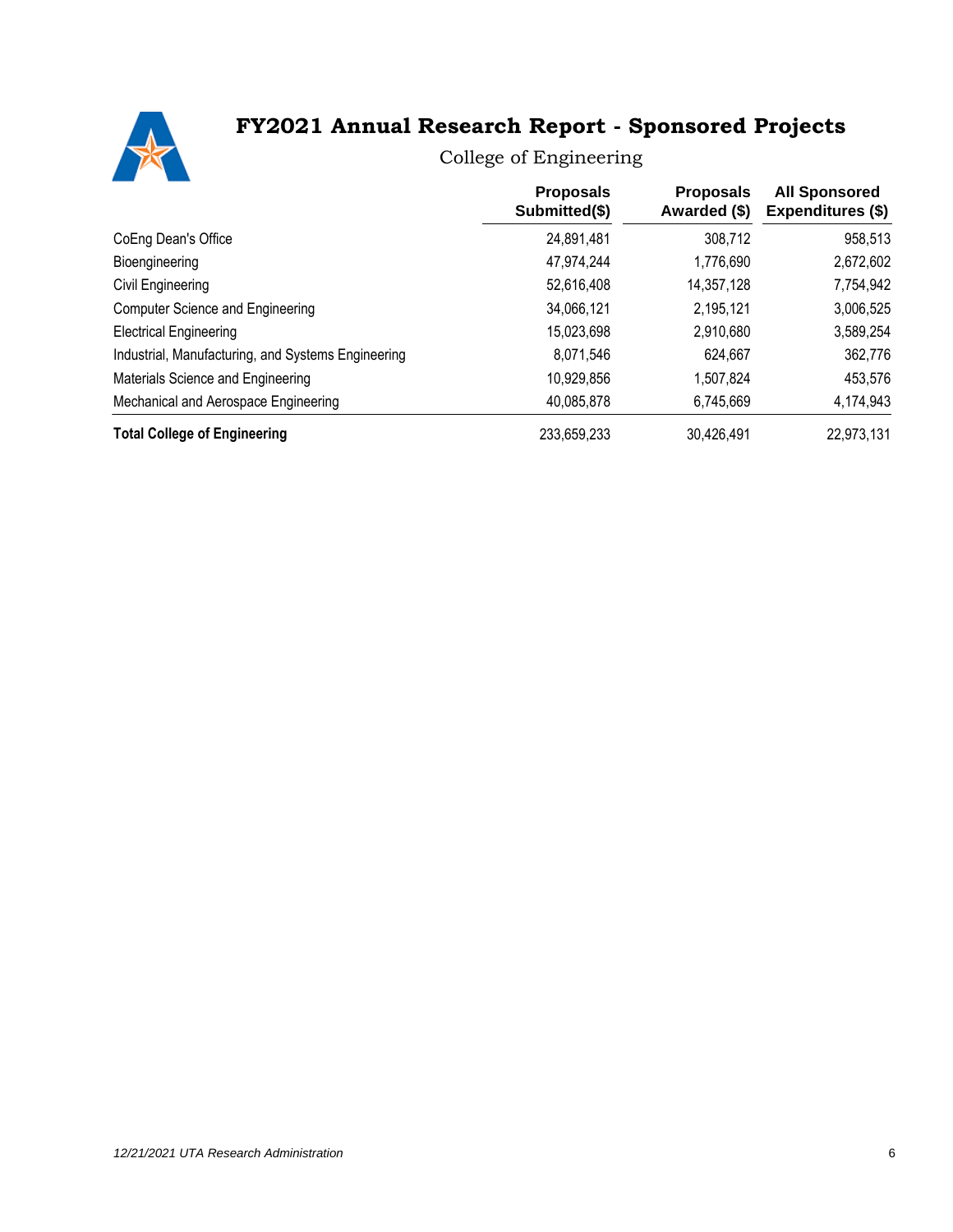

College of Liberal Arts

|                                                            | <b>Proposals</b><br>Submitted(\$) | <b>Proposals</b><br>Awarded (\$) | <b>All Sponsored</b><br>Expenditures (\$) |
|------------------------------------------------------------|-----------------------------------|----------------------------------|-------------------------------------------|
| CoLA Dean's Office                                         | 149,999                           |                                  | 0                                         |
| Art and Art History                                        | 369,213                           |                                  | 0<br>0<br>0<br>1,000                      |
| Communication<br>Criminology & Criminal Justice<br>English | 889,956<br>1,377,601<br>6,200     |                                  |                                           |
|                                                            |                                   | 1,000                            |                                           |
|                                                            |                                   |                                  |                                           |
| Linguistics & TESOL                                        | 0                                 |                                  | 2,641                                     |
| Modern Languages                                           | 1,212,179                         | 112,073                          | 145,602                                   |
| <b>Political Science</b>                                   | 258,943                           | 47,705                           | 6,526                                     |
| Sociology & Anthropology                                   | 1,339,556                         | 255,870                          | 113                                       |
| <b>Total College of Liberal Arts</b>                       | 5,603,648                         | 416,648                          | 261,431                                   |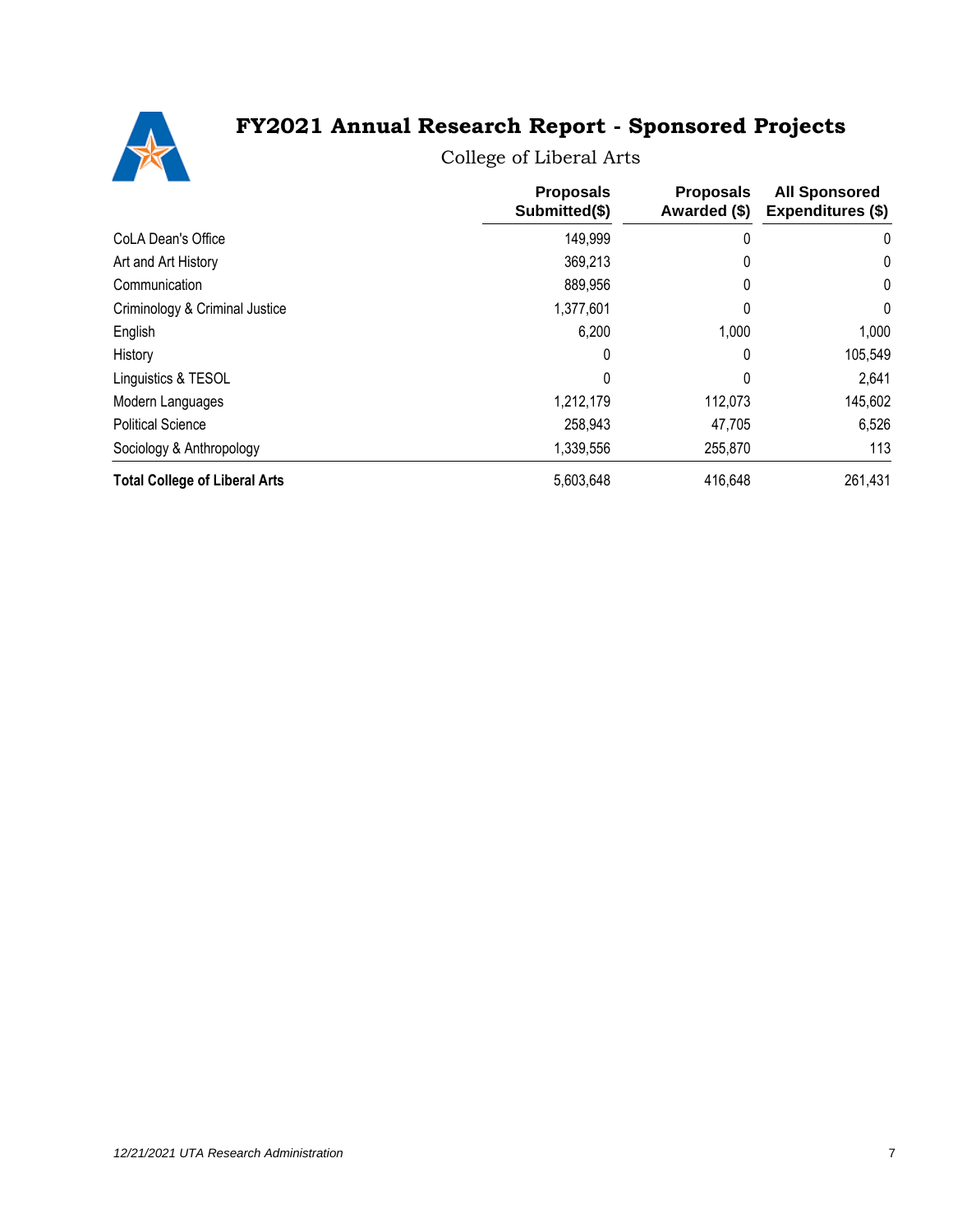

College of Nursing and Health Innovation

|                                                       | <b>Proposals</b><br>Submitted(\$) | <b>Proposals</b><br>Awarded (\$) | <b>All Sponsored</b><br><b>Expenditures (\$)</b> |
|-------------------------------------------------------|-----------------------------------|----------------------------------|--------------------------------------------------|
| Nursing                                               | 13,035,853                        | 3,608,050                        | 1,312,156                                        |
| Kinesiology                                           | 36,639,942                        | 3,778,564                        | 2,434,077                                        |
| Nursing - Graduate                                    | 0                                 |                                  | 1,222,546                                        |
| Nursing - Undergrad                                   | 0                                 |                                  | 881,065                                          |
| <b>SMART Hospital &amp; Simulation</b>                | 0                                 |                                  | 1,585                                            |
| <b>Total College of Nursing and Health Innovation</b> | 49,675,795                        | 7,386,614                        | 5,851,429                                        |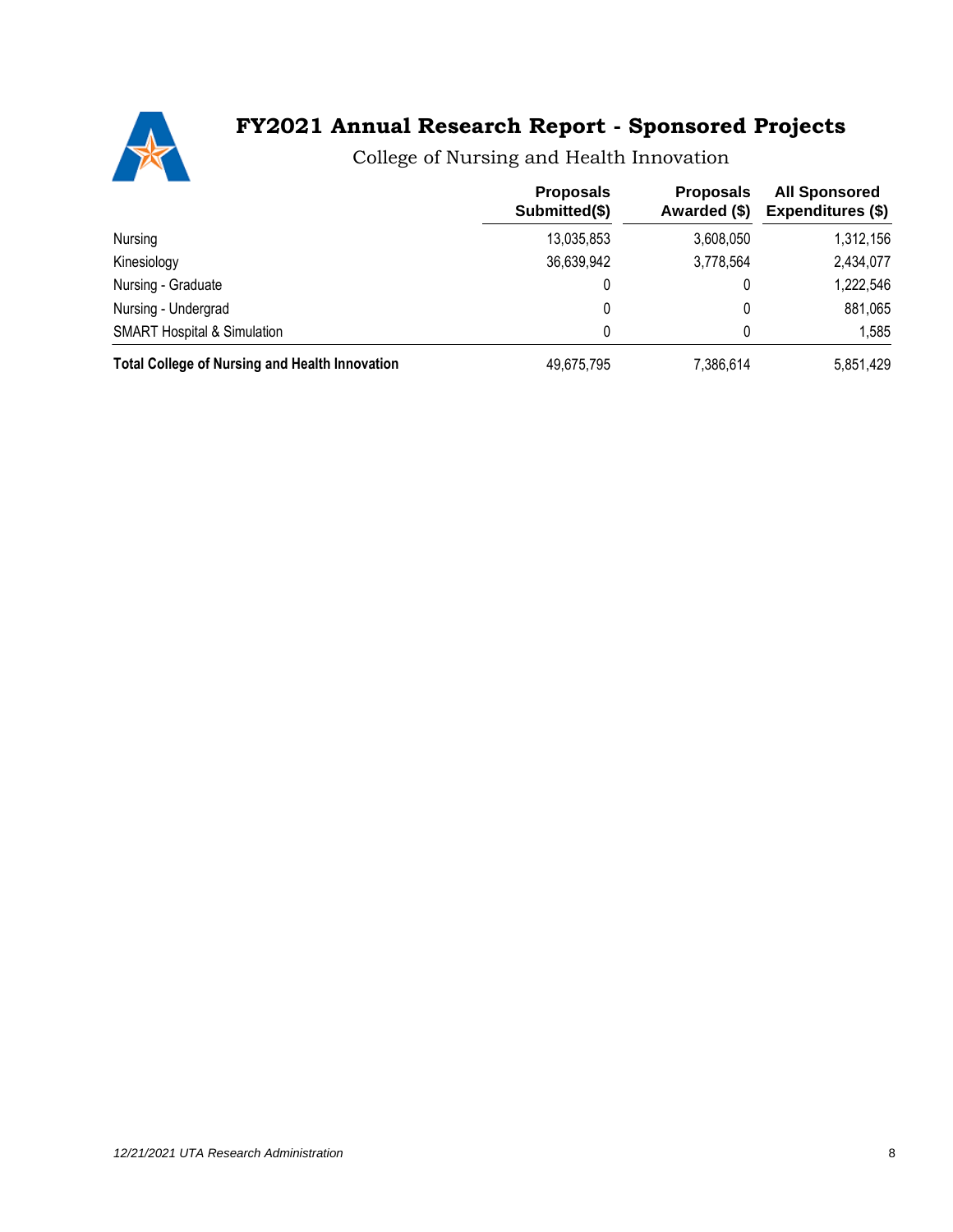

College of Science

|                                                                         | <b>Proposals</b><br>Submitted(\$)     | <b>Proposals</b><br>Awarded (\$)  | <b>All Sponsored</b><br><b>Expenditures (\$)</b> |                    |            |           |           |
|-------------------------------------------------------------------------|---------------------------------------|-----------------------------------|--------------------------------------------------|--------------------|------------|-----------|-----------|
| CoS Dean's Office                                                       | 2,219,102                             | 1,035,280                         | 87,358                                           |                    |            |           |           |
| Biology<br>Chemistry and Biochemistry<br>Earth & Environmental Sciences | 22,472,440<br>27,129,404<br>6,836,286 | 5,372,761<br>3,307,423<br>323,787 | 3,678,144<br>2,672,627<br>265,650                |                    |            |           |           |
|                                                                         |                                       |                                   |                                                  | <b>Mathematics</b> | 37,158,702 | 367,211   | 870,557   |
|                                                                         |                                       |                                   |                                                  | Physics            | 38,833,054 | 8,722,678 | 6,666,420 |
| Psychology                                                              | 5,383,402                             | 200,126                           | 194,008                                          |                    |            |           |           |
| <b>Total College of Science</b>                                         | 140,032,389                           | 19,329,266                        | 14,434,764                                       |                    |            |           |           |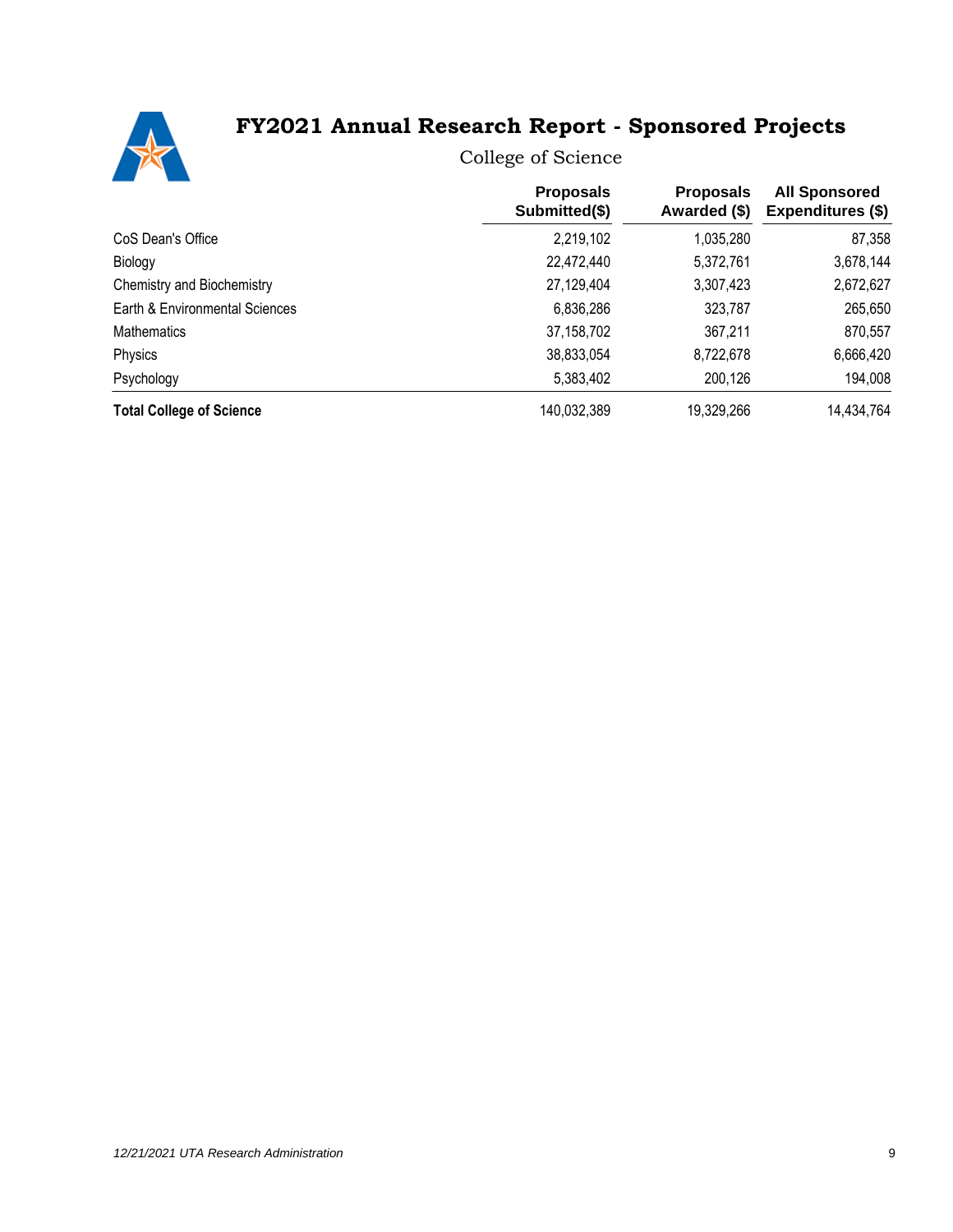

School of Social Work

|                                    | <b>Proposals</b><br>Submitted(\$) | <b>Proposals</b><br>Awarded (\$) | <b>All Sponsored</b><br><b>Expenditures (\$)</b> |  |
|------------------------------------|-----------------------------------|----------------------------------|--------------------------------------------------|--|
| School of Social Work              | 31.605.216                        | 2.867.163                        | 3.133.646                                        |  |
| <b>Total School of Social Work</b> | 31,605,216                        | 2,867,163                        | 3.133.646                                        |  |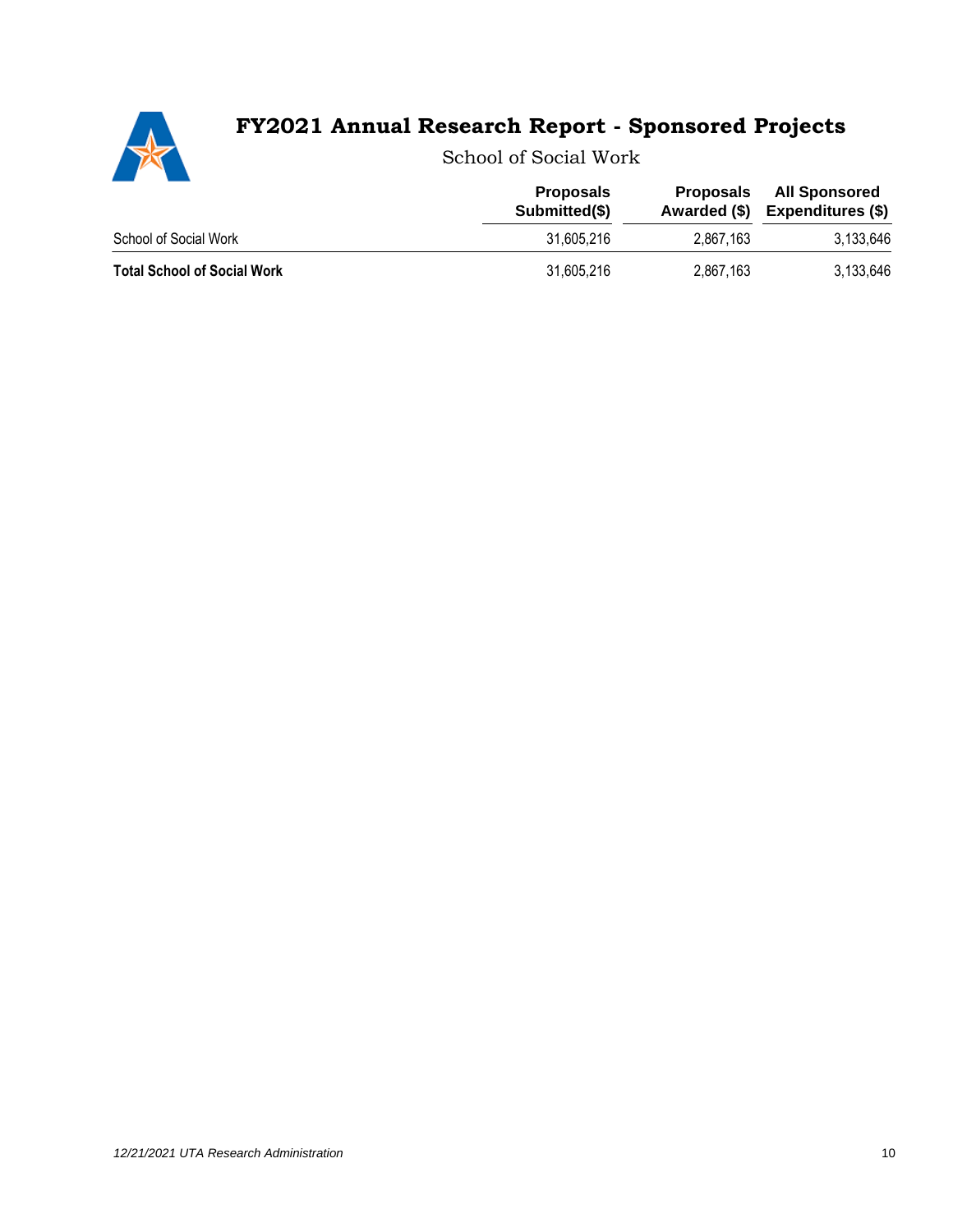

Division for Enterprise Development

|                                                  | <b>Proposals</b><br>Submitted(\$) | <b>Proposals</b><br>Awarded (\$) | <b>All Sponsored</b><br><b>Expenditures (\$)</b> |
|--------------------------------------------------|-----------------------------------|----------------------------------|--------------------------------------------------|
| Division for Enterprise Development              | 13.853.079                        | 9.935.438                        | 9.284.984                                        |
| <b>Total Division for Enterprise Development</b> | 13.853.079                        | 9,935,438                        | 9.284.984                                        |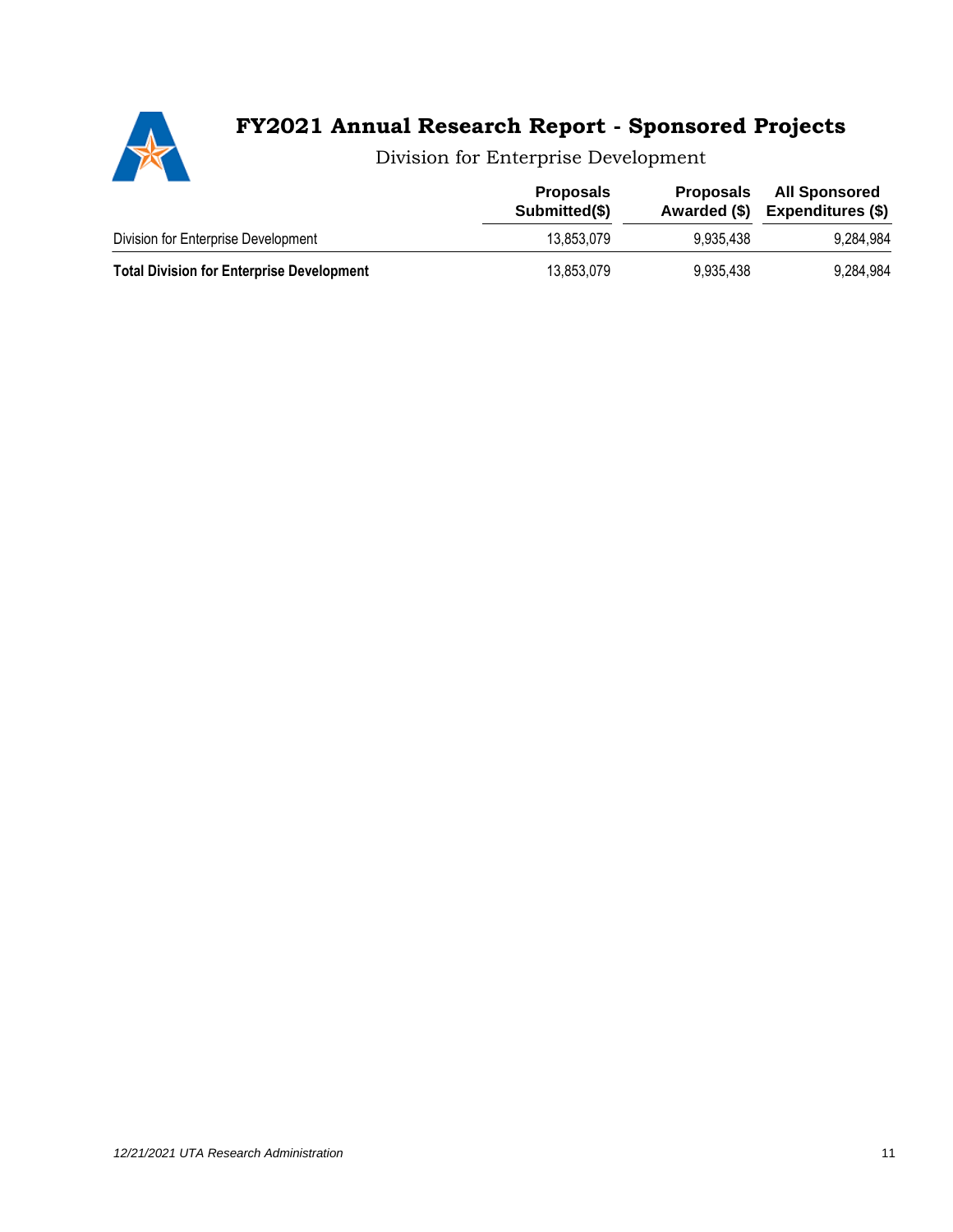

Texas Manufacturing Assistance Center

|                                                    | <b>Proposals</b><br>Submitted(\$) | <b>Proposals</b><br>Awarded (\$) | <b>All Sponsored</b><br><b>Expenditures (\$)</b> |
|----------------------------------------------------|-----------------------------------|----------------------------------|--------------------------------------------------|
| <b>Texas Manufacturing Assistance Center</b>       | 10.635.391                        | 10.223.763                       | 11,311,114                                       |
| <b>Total Texas Manufacturing Assistance Center</b> | 10,635,391                        | 10,223,763                       | 11,311,114                                       |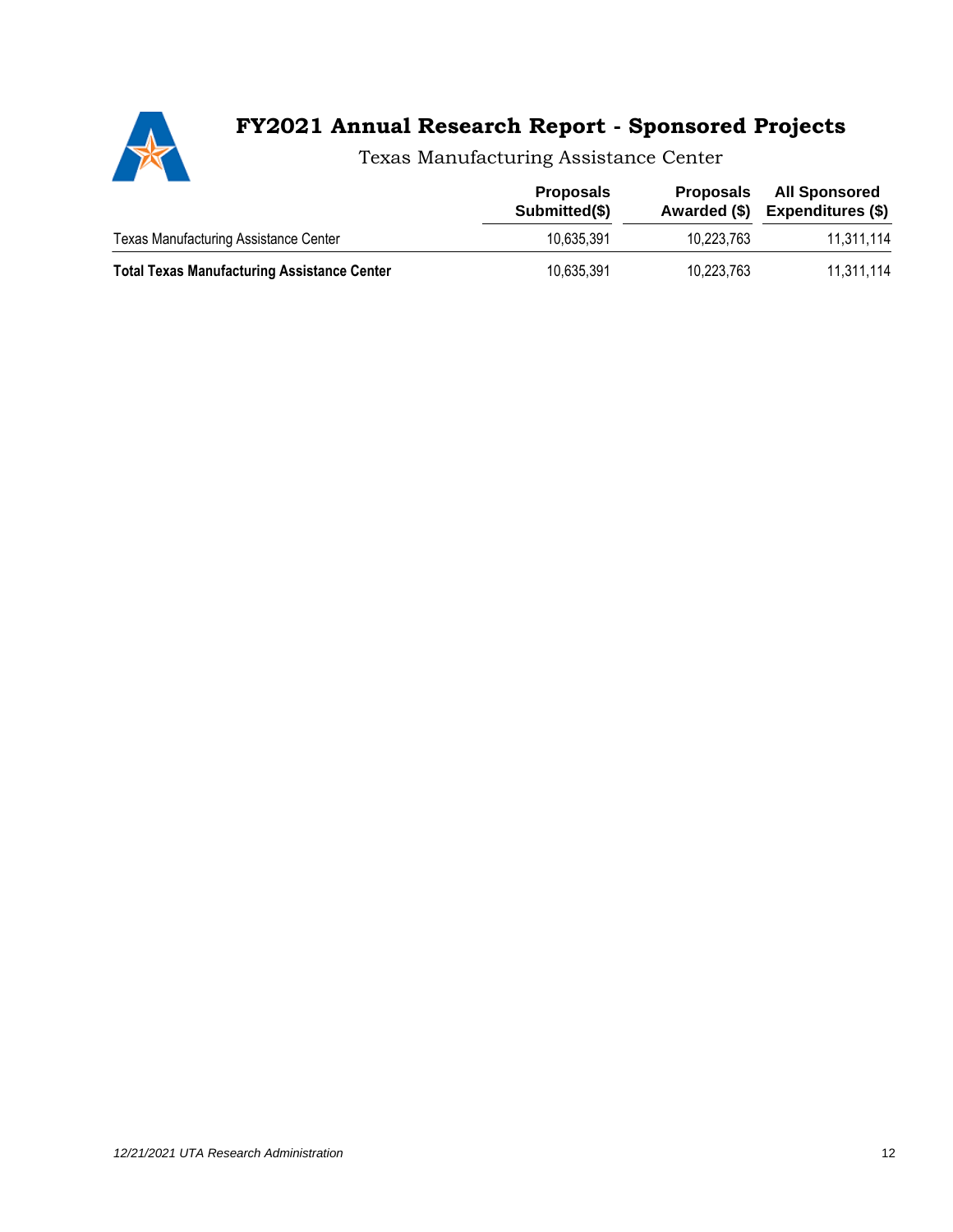

UT Arlington Research Institute

|                                              | <b>Proposals</b><br>Submitted(\$) | Proposals<br>Awarded (\$) | <b>All Sponsored</b><br>Expenditures (\$) |  |
|----------------------------------------------|-----------------------------------|---------------------------|-------------------------------------------|--|
| UT Arlington Research Institute              | 10.579.572                        | 2.562.179                 | 2,038,821                                 |  |
| <b>Total UT Arlington Research Institute</b> | 10.579.572                        | 2,562,179                 | 2,038,821                                 |  |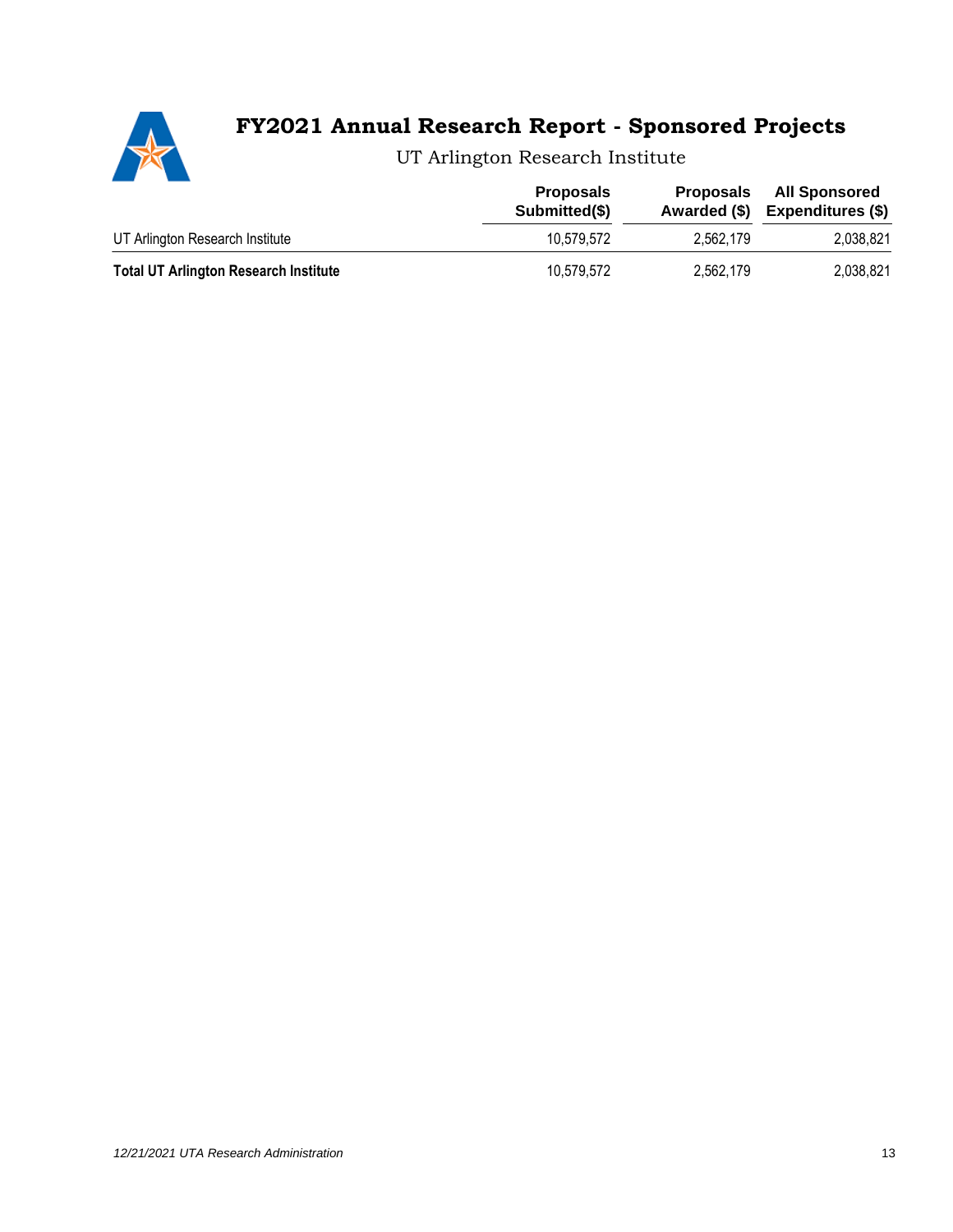

Office of the Provost

|                                                                | <b>Proposals</b><br>Submitted(\$) | <b>Proposals</b><br>Awarded (\$) | <b>All Sponsored</b><br><b>Expenditures (\$)</b> |  |
|----------------------------------------------------------------|-----------------------------------|----------------------------------|--------------------------------------------------|--|
| Provost Office                                                 | 3,725,817                         | 50,000                           | 3,543                                            |  |
| McNair Scholars Program                                        | 34,750                            | 321,409                          | 280,976                                          |  |
| <b>Student Support Services</b><br>Division of Student Success | 8,000                             | 431,599                          | 404,105                                          |  |
|                                                                | 0                                 | 0                                | 14,548                                           |  |
| VP for Student Affairs                                         | 1,902,400                         | 1,612,963                        | $-1,247$                                         |  |
| <b>Faculty Affairs</b>                                         | 0                                 | 0                                | 693,390                                          |  |
| Learning Innovation Tech Lab                                   | 0                                 | 0                                | 6,881                                            |  |
| <b>Total Office of the Provost</b>                             | 5,670,967                         | 2,415,971                        | 1,402,196                                        |  |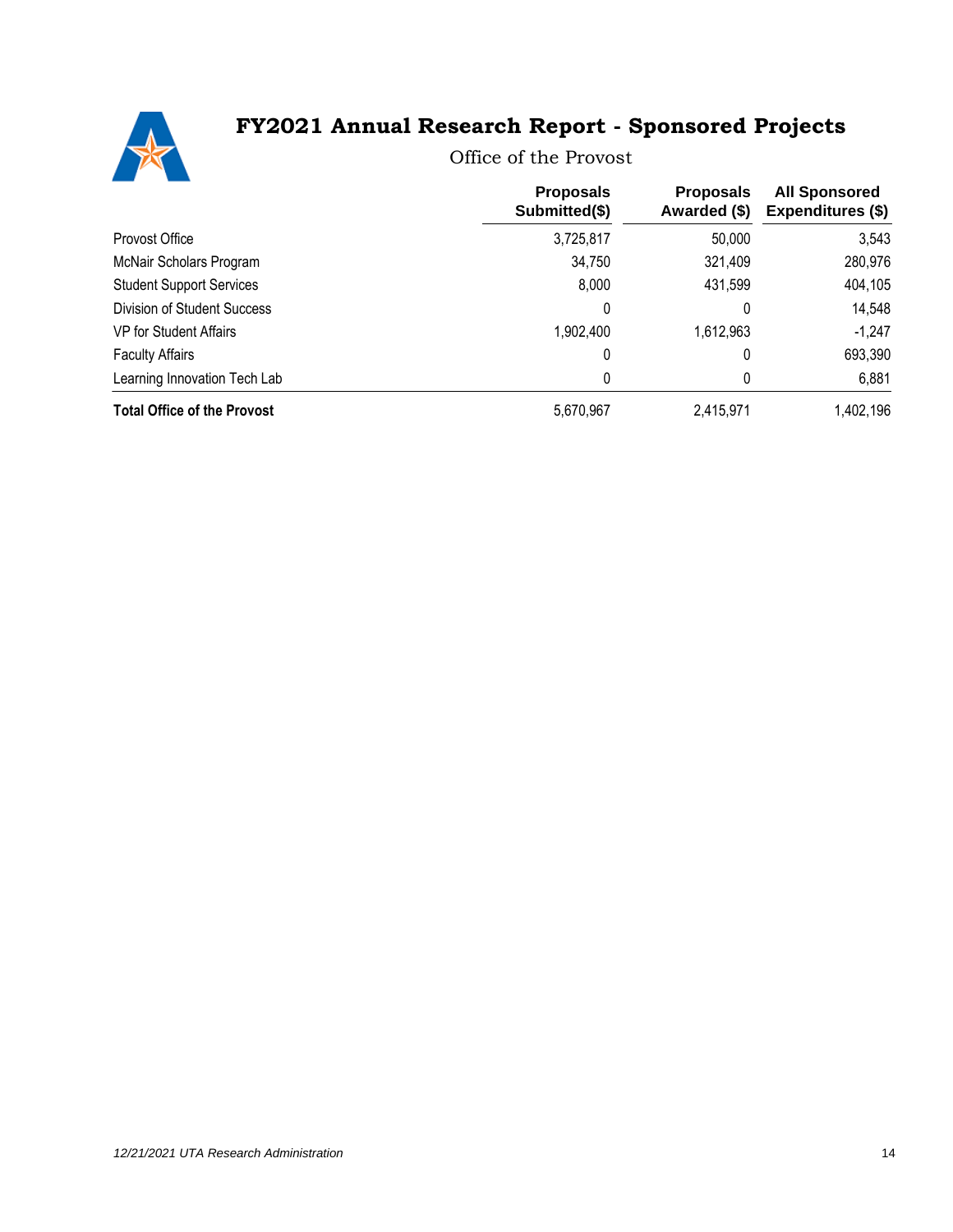

Office of the Vice President for Research

|                                                 | <b>Proposals</b><br>Submitted(\$) | <b>Proposals</b> | <b>All Sponsored</b><br>Awarded (\$) Expenditures (\$) |  |
|-------------------------------------------------|-----------------------------------|------------------|--------------------------------------------------------|--|
| Vice President for Research                     | 489.000                           | 50,000           |                                                        |  |
| Total Office of the Vice President for Research | 489,000                           | 50,000           |                                                        |  |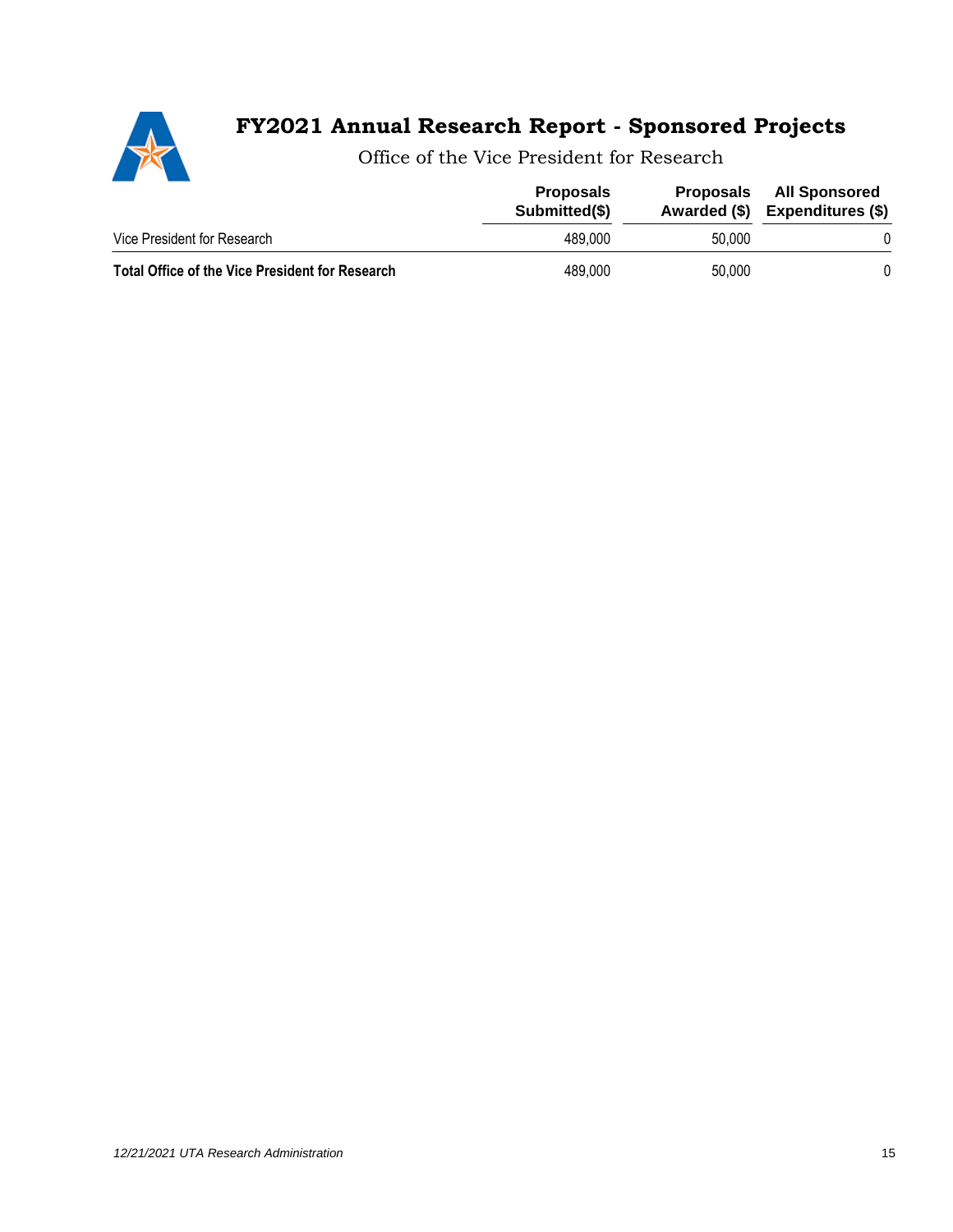

VP for Enrollment Management

|                                           | <b>Proposals</b><br>Submitted(\$) | <b>Proposals</b><br>Awarded (\$) | <b>All Sponsored</b><br><b>Expenditures (\$)</b> |  |
|-------------------------------------------|-----------------------------------|----------------------------------|--------------------------------------------------|--|
| VP Enrollment Management                  | 1.192.543                         | 862.500                          | 116,962                                          |  |
| Precollege Program                        | 786.799                           | 1,890,740                        | 2,017,341                                        |  |
| <b>Total VP for Enrollment Management</b> | 1,979,343                         | 2,753,240                        | 2,134,303                                        |  |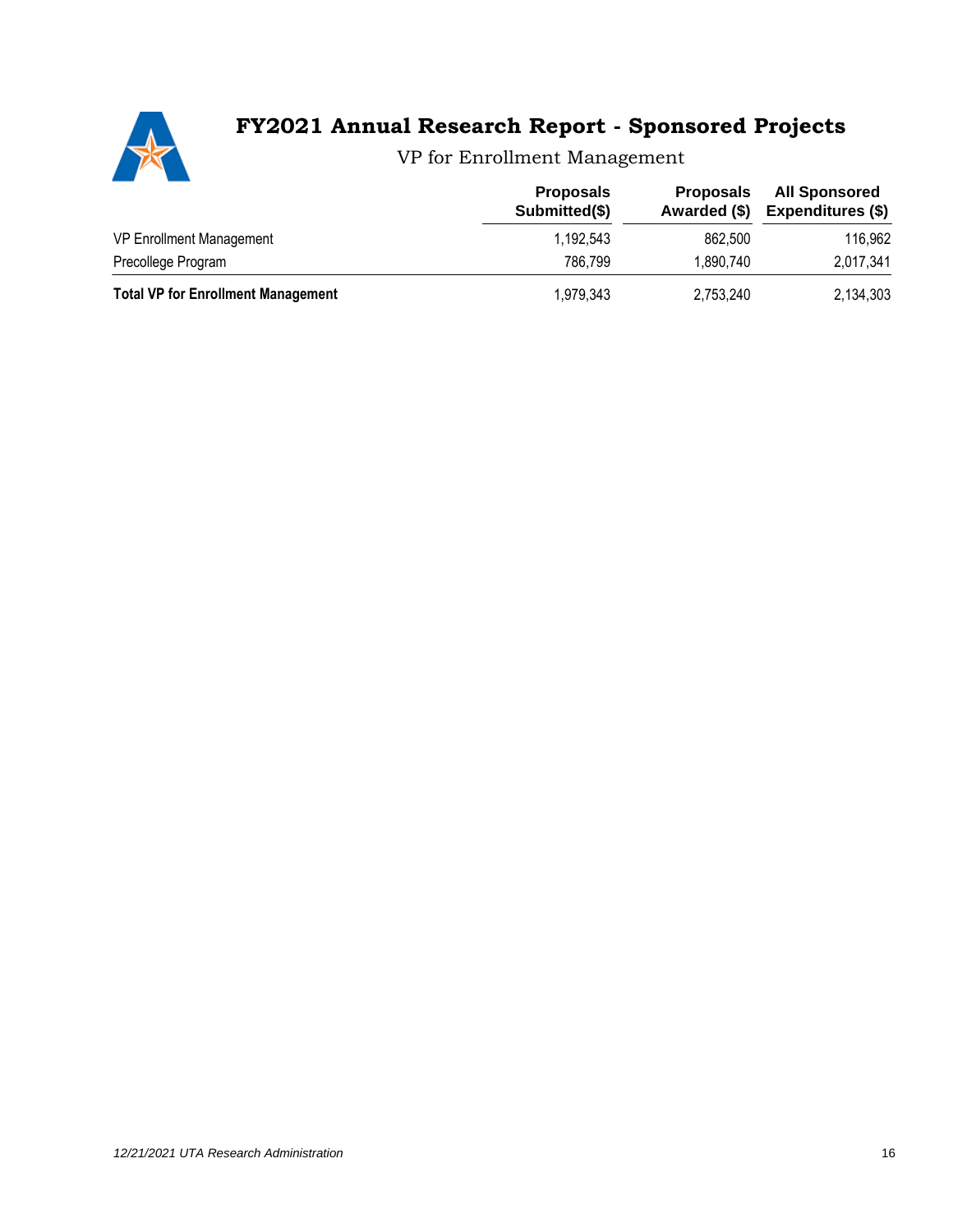

Other Units

|                                | <b>Proposals</b><br>Submitted(\$) | <b>Proposals</b><br>Awarded (\$) | <b>All Sponsored</b><br>Expenditures (\$) |
|--------------------------------|-----------------------------------|----------------------------------|-------------------------------------------|
| OIT VP Information Technology  | 0                                 | 120,120                          | 0                                         |
| VP-Admin and Campus Operations | 280,550                           |                                  | 0                                         |
| Police Department              | 252,553                           | 281,478                          | 217,672                                   |
| Library                        | 44,909                            | 44,909                           | 102,783                                   |
| <b>Financial Reporting</b>     | 0                                 |                                  | $-1,052$                                  |
| General Accounting             | 0                                 |                                  | 303,511                                   |
| Chief Financial Officer & VP   | 0                                 |                                  | 17,539,505                                |
| <b>Total Other Units</b>       | 578,013                           | 446,507                          | 18,162,419                                |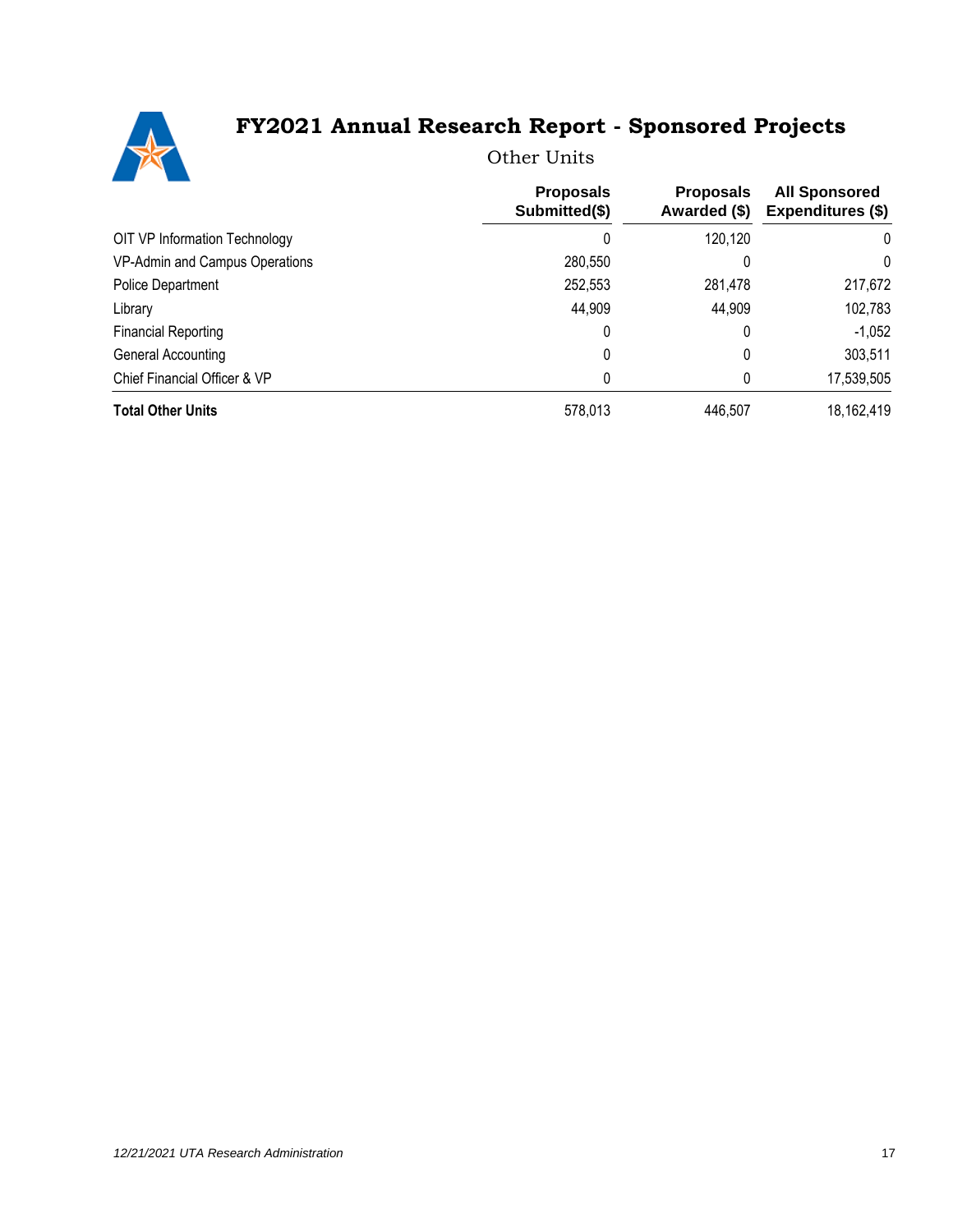

College of Architecture, Planning and Public Affairs

|                                                                   | <b>Sponsored</b> | Gifts / Endowments | <b>Institutional Funds</b> | <b>Total</b> |
|-------------------------------------------------------------------|------------------|--------------------|----------------------------|--------------|
| <b>CAPPA Dean's Office</b>                                        | 302              | 5,207              | 176,071                    | 181,579      |
| School of Architecture                                            | 18,875           | 106,504            | 269,546                    | 394,926      |
| C-TEDD                                                            | 1,402,215        | 9,817              | 58,456                     | 1,470,488    |
| Landscape Architecture                                            | 87,030           | 0                  | 96,600                     | 183,630      |
| <b>Public Affairs</b>                                             | 6,549            | 16,459             | 72,832                     | 95,840       |
| <b>Total College of Architecture, Planning and Public Affairs</b> | 1,514,971        | 137,987            | 673,505                    | 2,326,463    |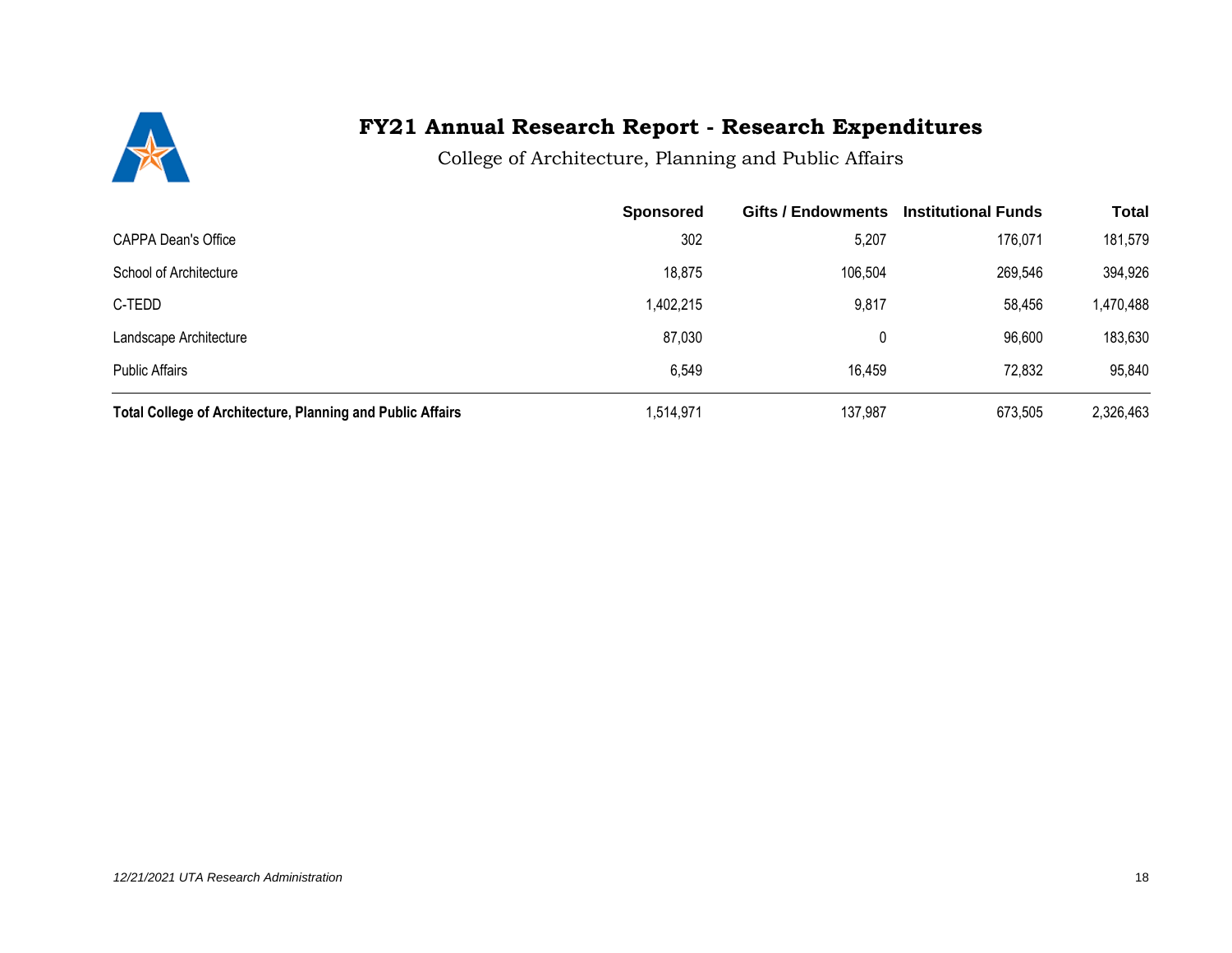

College of Business

|                                               | <b>Sponsored</b> | <b>Gifts / Endowments</b> | <b>Institutional Funds</b> | <b>Total</b> |
|-----------------------------------------------|------------------|---------------------------|----------------------------|--------------|
| CoB Dean's Office                             | 0                | 802,826                   | 1,427,762                  | 2,230,588    |
| Accounting                                    | 0                | 83,348                    | 5,833                      | 89,181       |
| Economics                                     | 59,150           | 3,156                     | 3,822                      | 66,128       |
| <b>Finance and Real Estate</b>                | $\pmb{0}$        | 19,178                    | 22,567                     | 41,745       |
| Information Systems and Operations Management | 0                | 2,199                     | 46,091                     | 48,290       |
| Management                                    | 6,674            | 11,819                    | 6,937                      | 25,430       |
| Marketing                                     | 0                | 38,355                    | 12,214                     | 50,568       |
| <b>Total College of Business</b>              | 65,824           | 960,881                   | 1,525,226                  | 2,551,930    |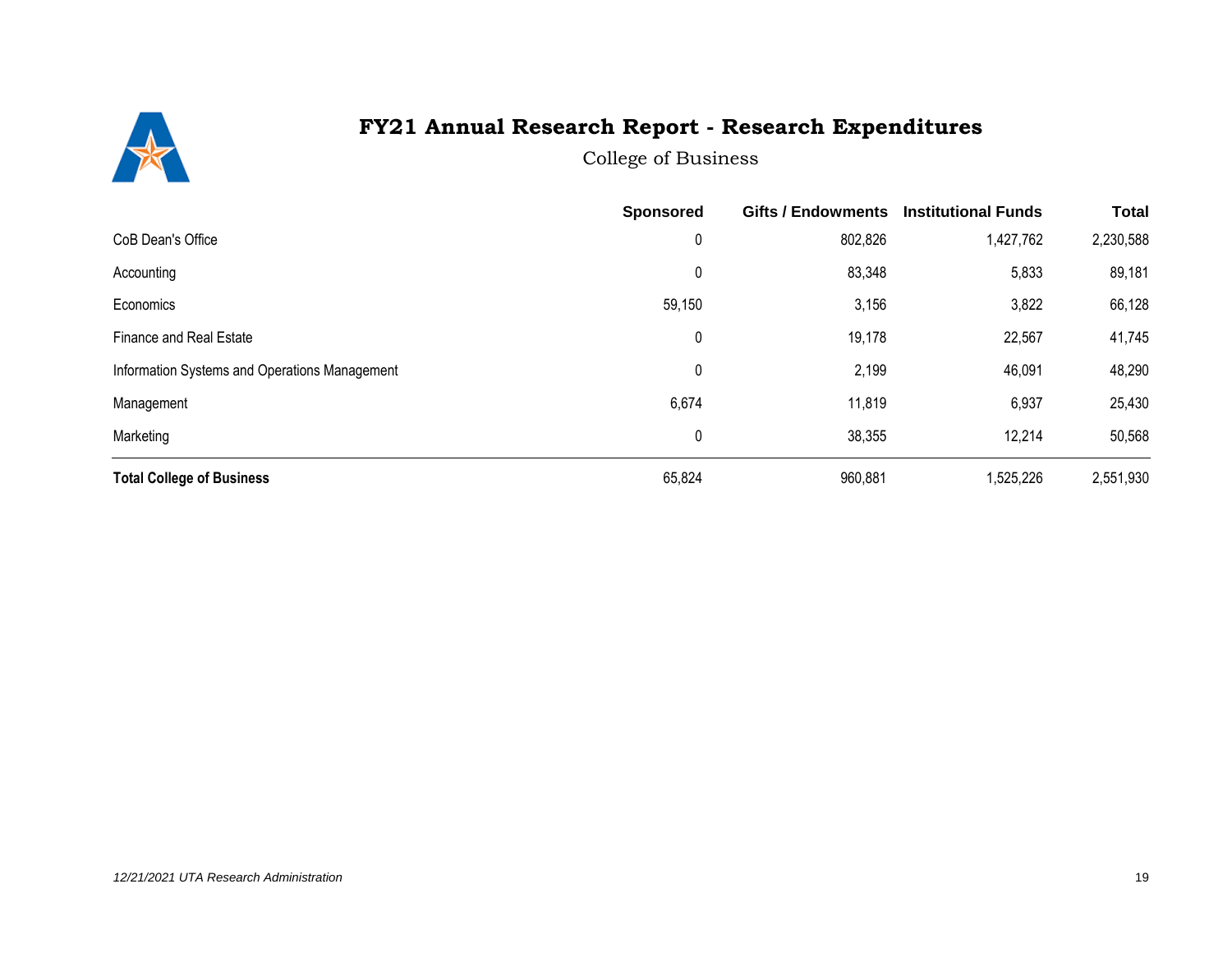

College of Education

|                                           | <b>Sponsored</b> | <b>Gifts / Endowments</b> | <b>Institutional Funds</b> | <b>Total</b> |
|-------------------------------------------|------------------|---------------------------|----------------------------|--------------|
| CoEd Dean's Office                        | 0                | 34,885                    | 78,856                     | 113,741      |
| Curriculum and Instruction                | 184,738          | 11,262                    | 50,585                     | 246,585      |
| Educational Leadership and Policy Studies | 146,706          | 0                         | 25,552                     | 172,258      |
| <b>Total College of Education</b>         | 331,444          | 46,147                    | 154,993                    | 532,584      |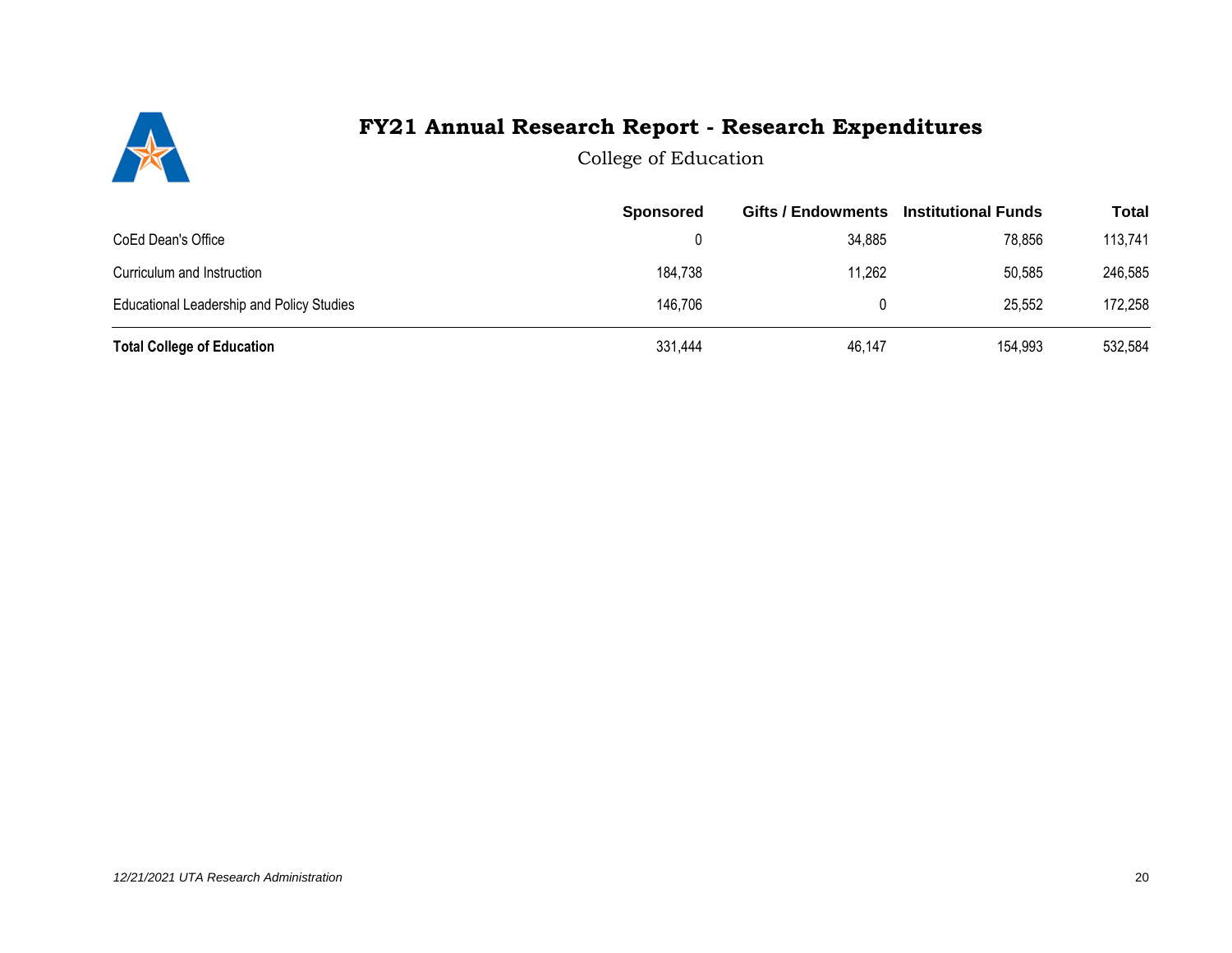

College of Engineering

|                                                    | <b>Sponsored</b> | <b>Gifts / Endowments</b> | <b>Institutional Funds</b> | <b>Total</b> |
|----------------------------------------------------|------------------|---------------------------|----------------------------|--------------|
| CoEng Dean's Office                                | 958,513          | 254,422                   | 3,209,413                  | 4,422,349    |
| Bioengineering                                     | 2,674,878        | 53,861                    | 1,445,790                  | 4,174,529    |
| Civil Engineering                                  | 7,618,352        | 260,635                   | 2,422,154                  | 10,301,141   |
| <b>Computer Science and Engineering</b>            | 2,775,324        | 9,889                     | 3,001,974                  | 5,787,188    |
| <b>Electrical Engineering</b>                      | 3,589,254        | 97,750                    | 1,865,375                  | 5,552,378    |
| Industrial, Manufacturing, and Systems Engineering | 309,898          | 64,952                    | 873,777                    | 1,248,627    |
| Materials Science and Engineering                  | 453,576          | 36,373                    | 854,541                    | 1,344,489    |
| Mechanical and Aerospace Engineering               | 3,967,264        | 107,626                   | 3,492,410                  | 7,567,300    |
| <b>Total College of Engineering</b>                | 22,347,059       | 885,508                   | 17, 165, 434               | 40,398,001   |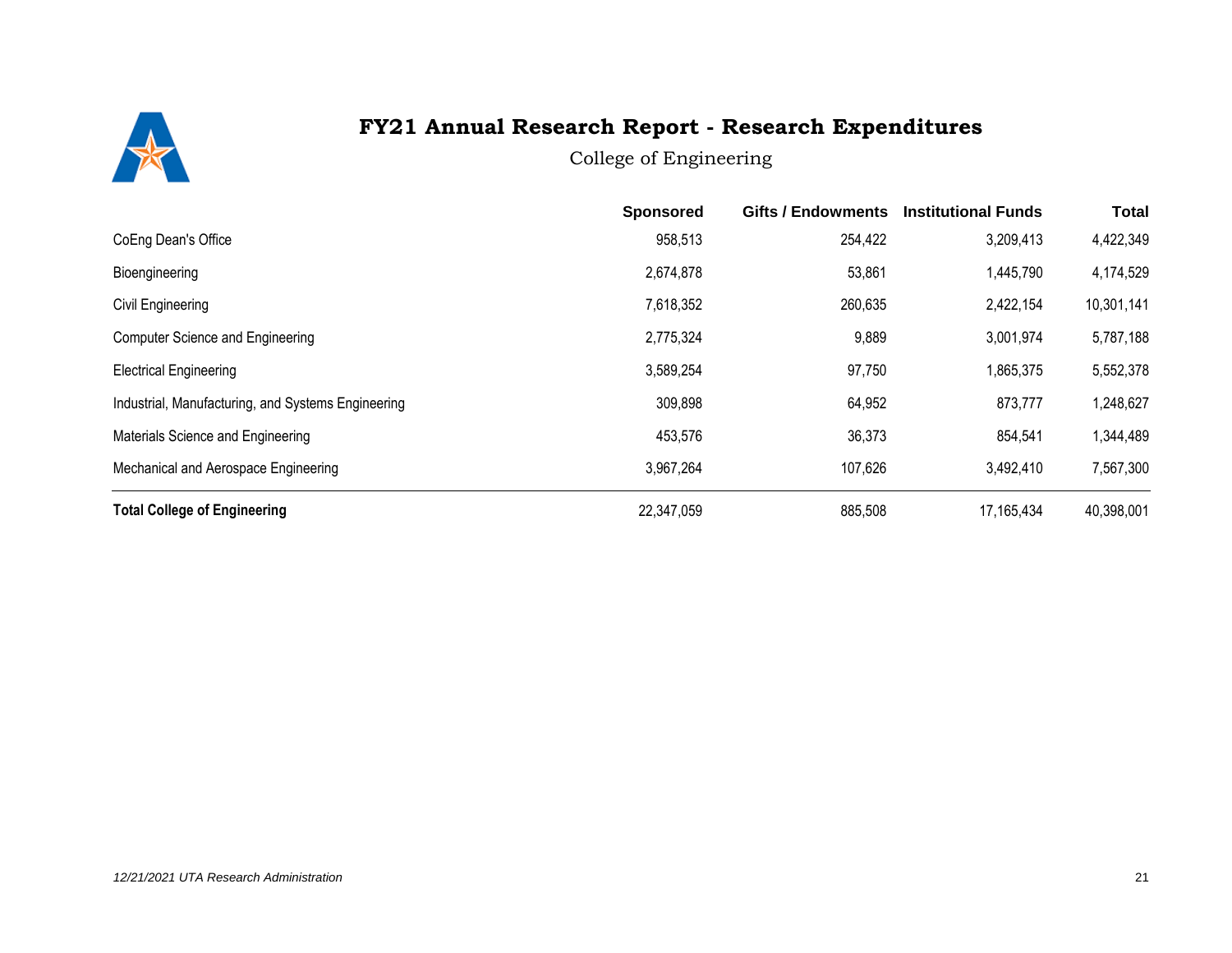

College of Liberal Arts

|                                      | <b>Sponsored</b> | <b>Gifts / Endowments</b> | <b>Institutional Funds</b> | <b>Total</b> |
|--------------------------------------|------------------|---------------------------|----------------------------|--------------|
| CoLA Dean's Office                   | $\pmb{0}$        | 245,009                   | 329,958                    | 574,967      |
| Art and Art History                  | $\pmb{0}$        | 49,460                    | 101,883                    | 151,343      |
| Communication                        | $\pmb{0}$        | $\mathbf 0$               | 22,048                     | 22,048       |
| Criminology & Criminal Justice       | $\pmb{0}$        | 0                         | 43,655                     | 43,655       |
| English                              | 1,000            | 2,759                     | 21,702                     | 25,462       |
| History                              | 102,111          | 56,108                    | 87,463                     | 245,681      |
| Linguistics & TESOL                  | 2,641            | 1,991                     | 34,286                     | 38,918       |
| Modern Languages                     | 112              | $\pmb{0}$                 | 3,602                      | 3,714        |
| Philosophy & Humanities              | $\mathbf 0$      | $\mathbf 0$               | 14,875                     | 14,875       |
| <b>Political Science</b>             | 6,526            | $\mathbf 0$               | 16,765                     | 23,291       |
| Sociology & Anthropology             | $\pmb{0}$        | 0                         | 11,423                     | 11,423       |
| Theatre Arts                         | $\pmb{0}$        | 10,234                    | 32,606                     | 42,840       |
| <b>Total College of Liberal Arts</b> | 112,390          | 365,561                   | 720,266                    | 1,198,217    |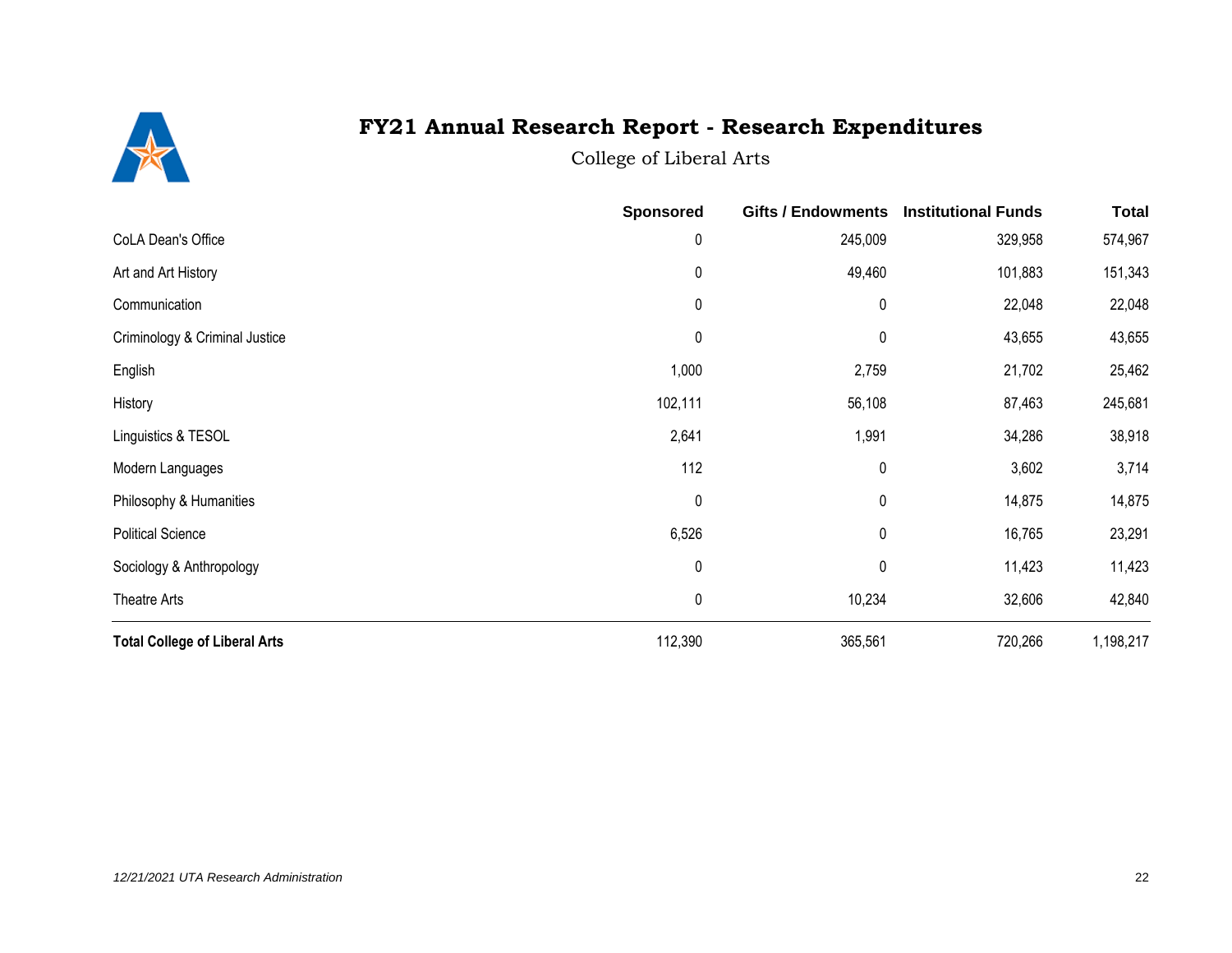

College of Nursing and Health Innovation

|                                                       | <b>Sponsored</b> | <b>Gifts / Endowments</b> | <b>Institutional Funds</b> | <b>Total</b> |
|-------------------------------------------------------|------------------|---------------------------|----------------------------|--------------|
| Nursing                                               | 530,316          | 158,885                   | 1,471,034                  | 2,160,235    |
| Kinesiology                                           | 2,434,077        | 3,212                     | 1,556,693                  | 3,993,982    |
| <b>CONHI Research Center</b>                          | 0                | 0                         | 425,003                    | 425,003      |
| Nursing - Graduate                                    | 1,222,546        | 0                         | 442,747                    | 1,665,293    |
| Nursing - Undergrad                                   | 843,610          | 0                         | 90,175                     | 933,786      |
| <b>SMART Hospital &amp; Simulation</b>                | 1,585            | 0                         | 708                        | 2,293        |
| <b>Total College of Nursing and Health Innovation</b> | 5,032,134        | 162,097                   | 3,986,360                  | 9,180,592    |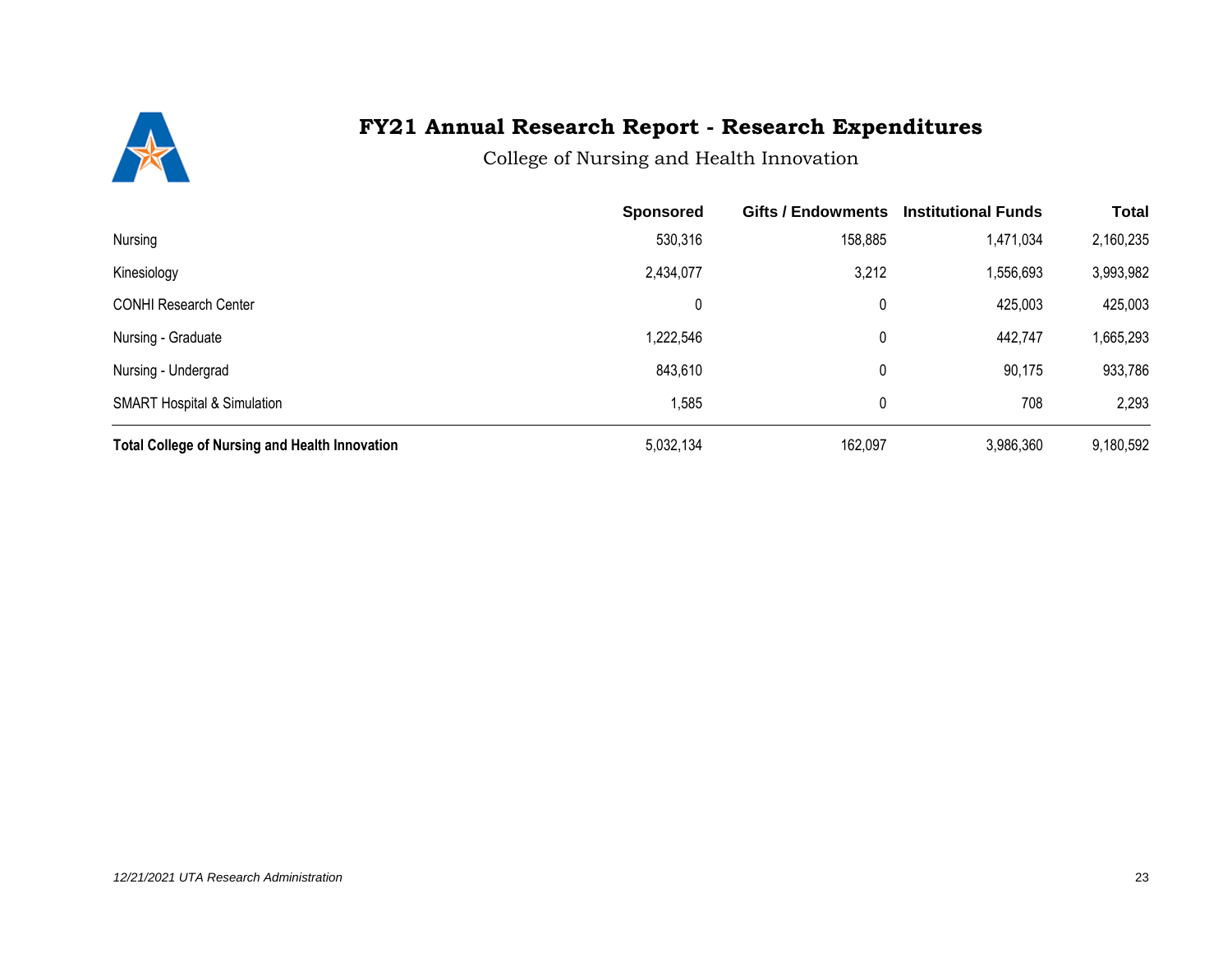

College of Science

|                                 | <b>Sponsored</b> | <b>Gifts / Endowments</b> | <b>Institutional Funds</b> | <b>Total</b> |
|---------------------------------|------------------|---------------------------|----------------------------|--------------|
| CoS Dean's Office               | 71,838           | 69,421                    | 2,194,012                  | 2,335,272    |
| Biology                         | 3,671,414        | 18,901                    | 1,380,847                  | 5,071,162    |
| Chemistry and Biochemistry      | 2,672,627        | 67,296                    | 2,514,630                  | 5,254,552    |
| Earth & Environmental Sciences  | 265,650          | 7,837                     | 588,928                    | 862,416      |
| <b>Mathematics</b>              | 868,318          | 16,670                    | 1,444,005                  | 2,328,993    |
| Physics                         | 6,666,420        | 178,717                   | 2,768,499                  | 9,613,636    |
| Psychology                      | 194,008          | 1,801                     | 1,067,763                  | 1,263,573    |
| <b>Total College of Science</b> | 14,410,275       | 360,643                   | 11,958,684                 | 26,729,604   |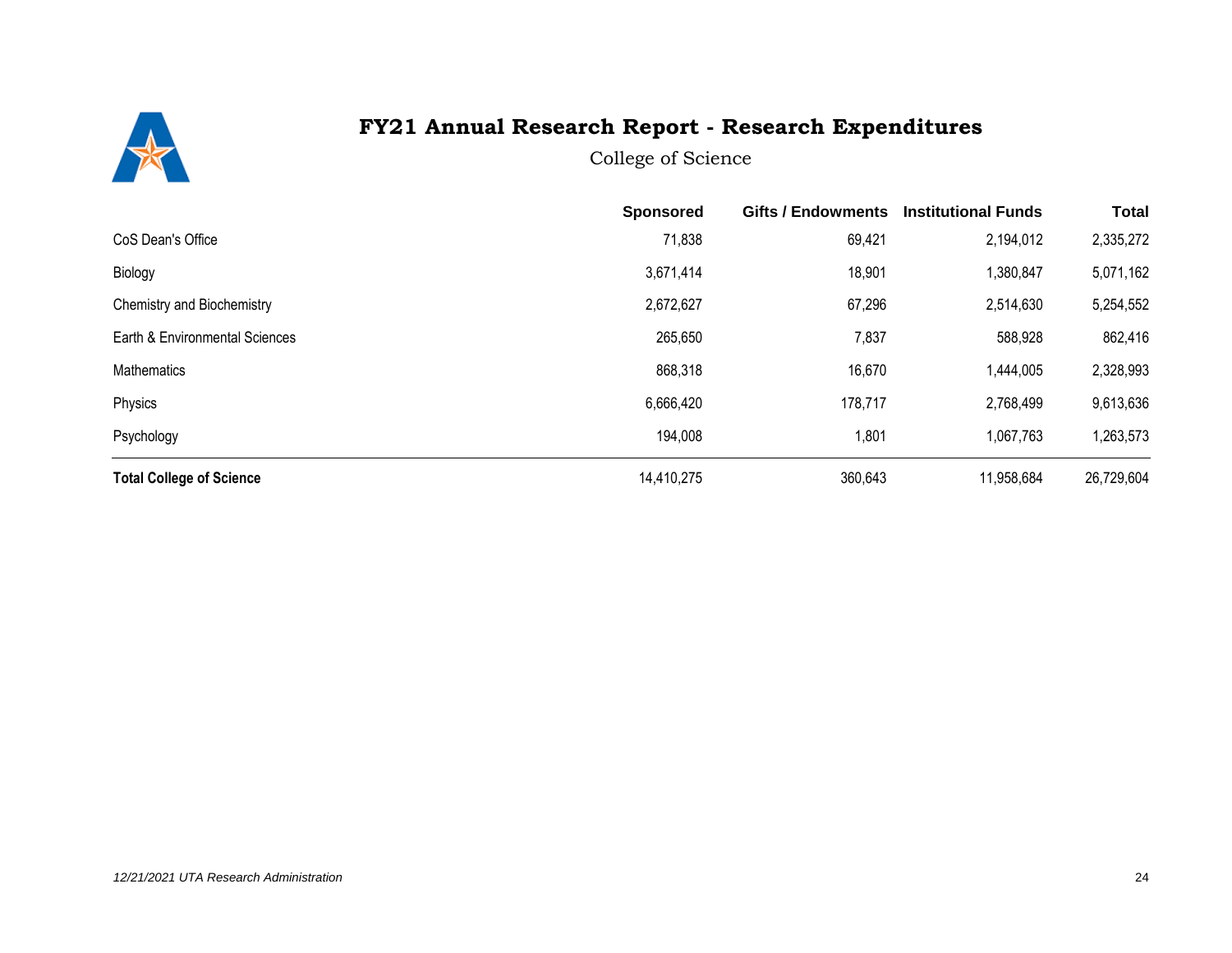

School of Social Work

|                                    | <b>Sponsored</b> | <b>Gifts / Endowments</b> | Institutional Funds | <b>Total</b> |
|------------------------------------|------------------|---------------------------|---------------------|--------------|
| School of Social Work              | 750,093          | 50,716                    | 1,421,956           | 2,222,765    |
| <b>Total School of Social Work</b> | 750,093          | 50,716                    | 1,421,956           | 2,222,765    |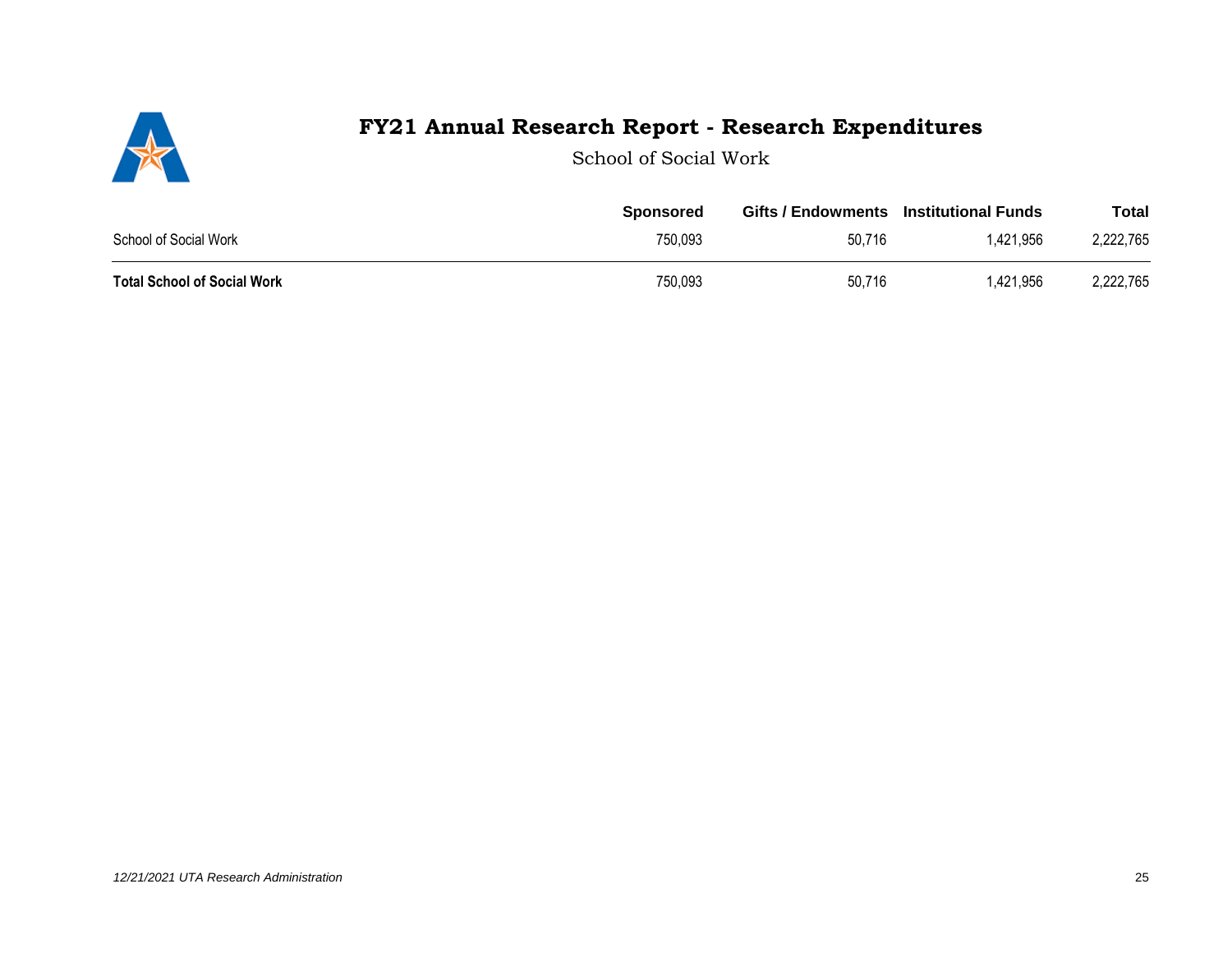# 

#### **FY21 Annual Research Report - Research Expenditures**

Division for Enterprise Development

|                                                  | <b>Sponsored</b> | <b>Gifts / Endowments</b> Institutional Funds |         | <b>Total</b> |
|--------------------------------------------------|------------------|-----------------------------------------------|---------|--------------|
| Division for Enterprise Development              | 1.141.381        |                                               | -14.160 | 1,127,221    |
| <b>Total Division for Enterprise Development</b> | 1,141,381        |                                               | -14.160 | 1.127.221    |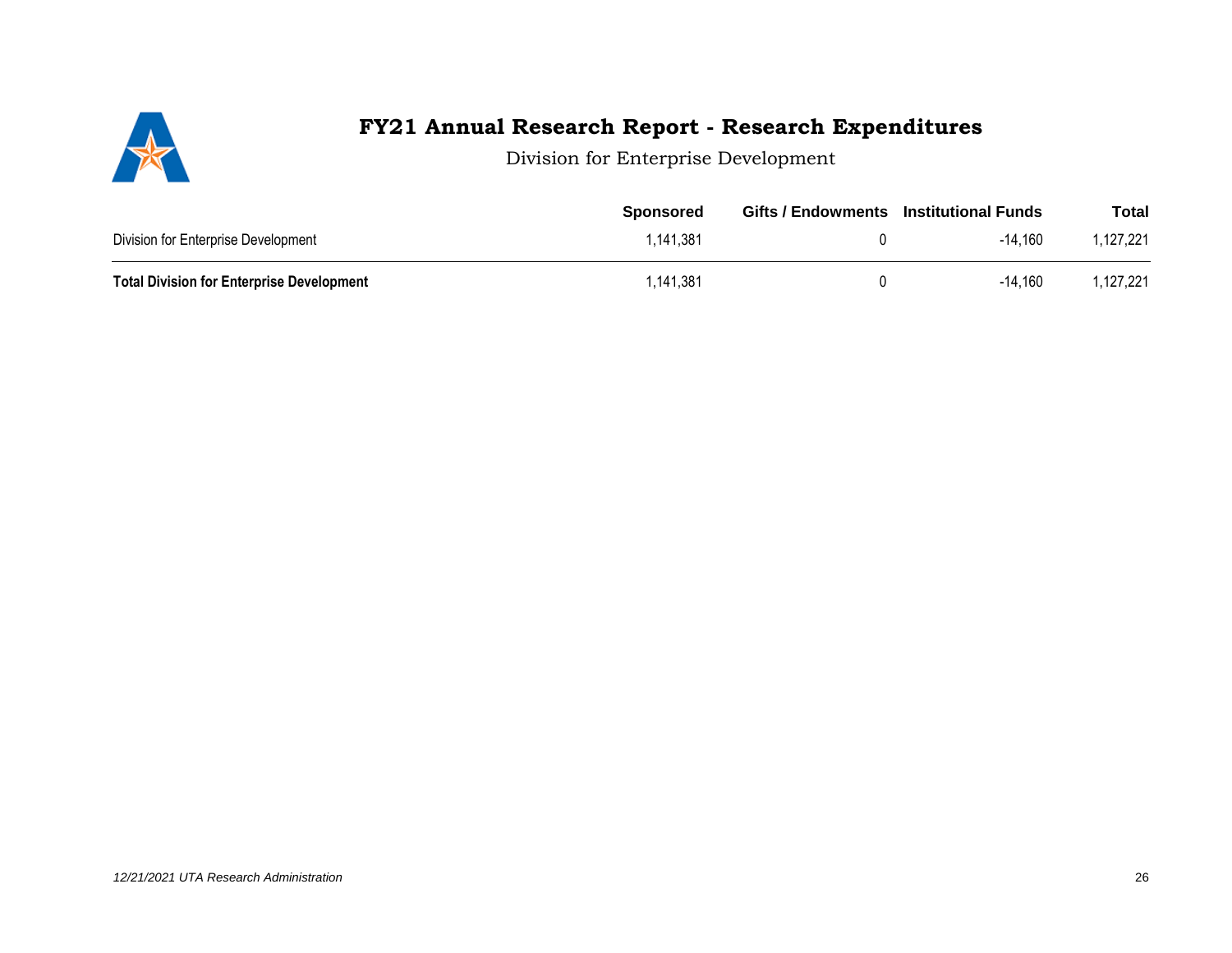

Texas Manufacturing Assistance Center

|                                                    | <b>Sponsored</b> | <b>Gifts / Endowments</b> Institutional Funds |         | <b>Total</b> |
|----------------------------------------------------|------------------|-----------------------------------------------|---------|--------------|
| Texas Manufacturing Assistance Center              | 10,643,668       | '.178                                         | 523,032 | 11,167,879   |
| <b>Total Texas Manufacturing Assistance Center</b> | 10,643,668       | ∣.178                                         | 523,032 | 11.167.879   |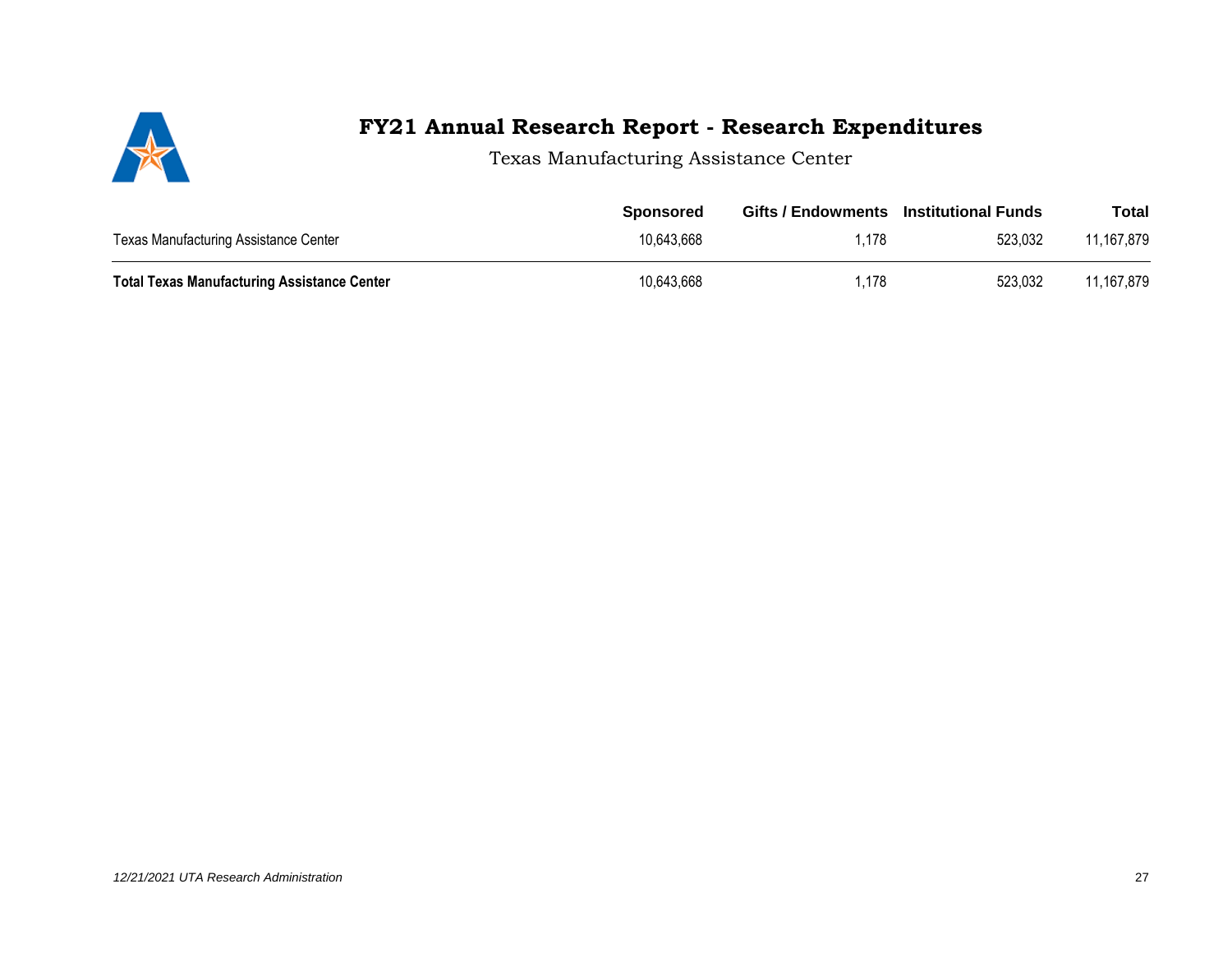# 

## **FY21 Annual Research Report - Research Expenditures**

UT Arlington Research Institute

|                                              | <b>Sponsored</b> | Gifts / Endowments Institutional Funds |           | <b>Total</b> |
|----------------------------------------------|------------------|----------------------------------------|-----------|--------------|
| UT Arlington Research Institute              | 2,038,821        | 352,708                                | 2,424,305 | 4,815,834    |
| <b>Total UT Arlington Research Institute</b> | 2,038,821        | 352,708                                | 2,424,305 | 4,815,834    |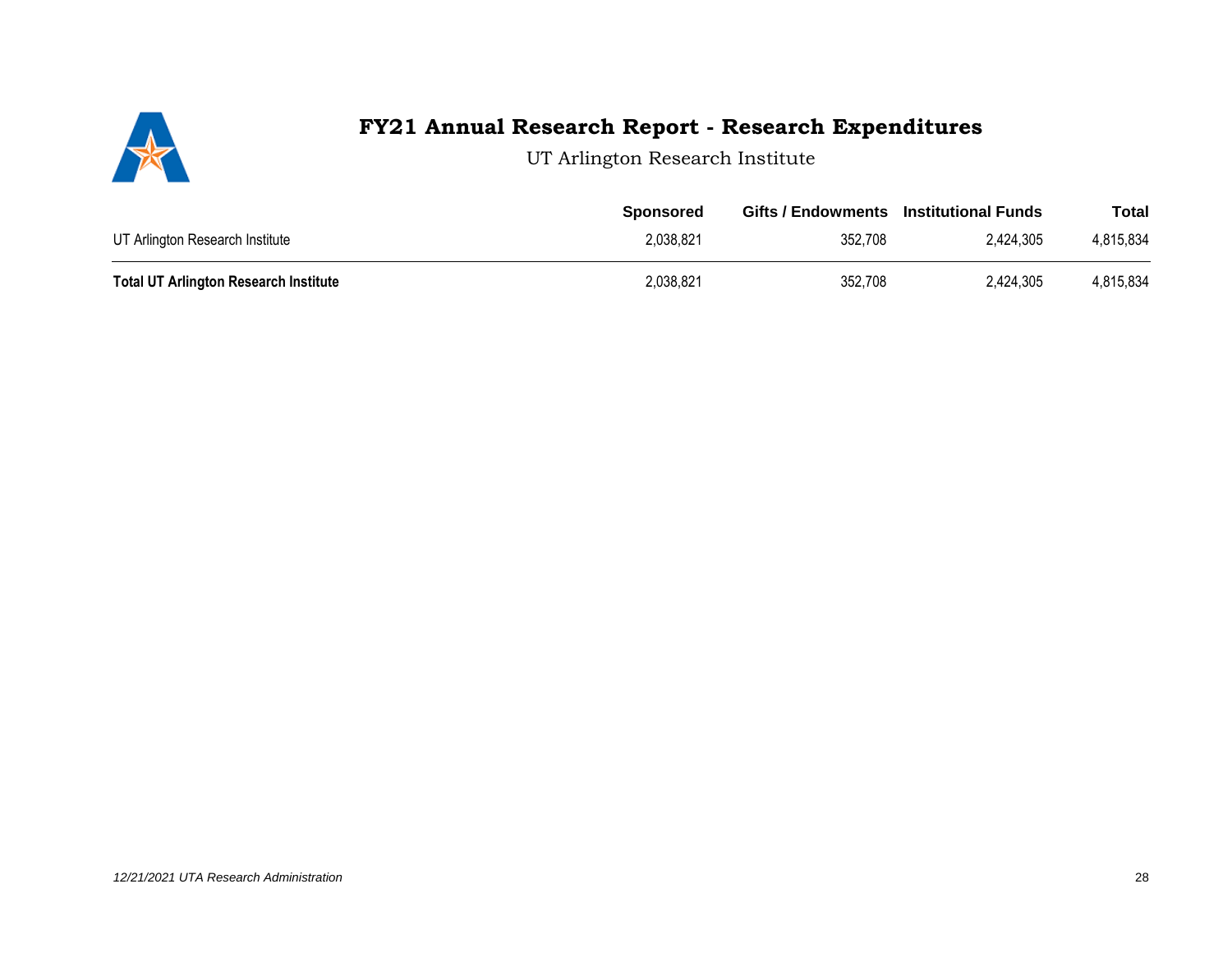

Office of the Provost

|                                    | <b>Sponsored</b> | <b>Gifts / Endowments</b> | <b>Institutional Funds</b> | <b>Total</b> |
|------------------------------------|------------------|---------------------------|----------------------------|--------------|
| Provost Office                     | $-3,629$         | 59,388                    | 633,087                    | 688,846      |
| Honors College                     | 0                | 24,000                    | 0                          | 24,000       |
| McNair Scholars Program            | 280,976          | 0                         | 2,538                      | 283,514      |
| <b>Student Support Services</b>    | $\boldsymbol{0}$ | 0                         | 0                          | 0            |
| Division of Student Success        | 14,548           | 0                         | 0                          | 14,548       |
| VP for Student Affairs             | 0                | 0                         | 0                          | 0            |
| <b>Faculty Affairs</b>             | 71,443           | $\Omega$                  | 7,038                      | 78,481       |
| Learning Innovation Tech Lab       | 6,881            | $-3,647$                  | 961                        | 4,194        |
| Academic Planning and Policy       | 0                | 0                         | 2,089                      | 2,089        |
| <b>Total Office of the Provost</b> | 370,219          | 79,741                    | 645,713                    | 1,095,672    |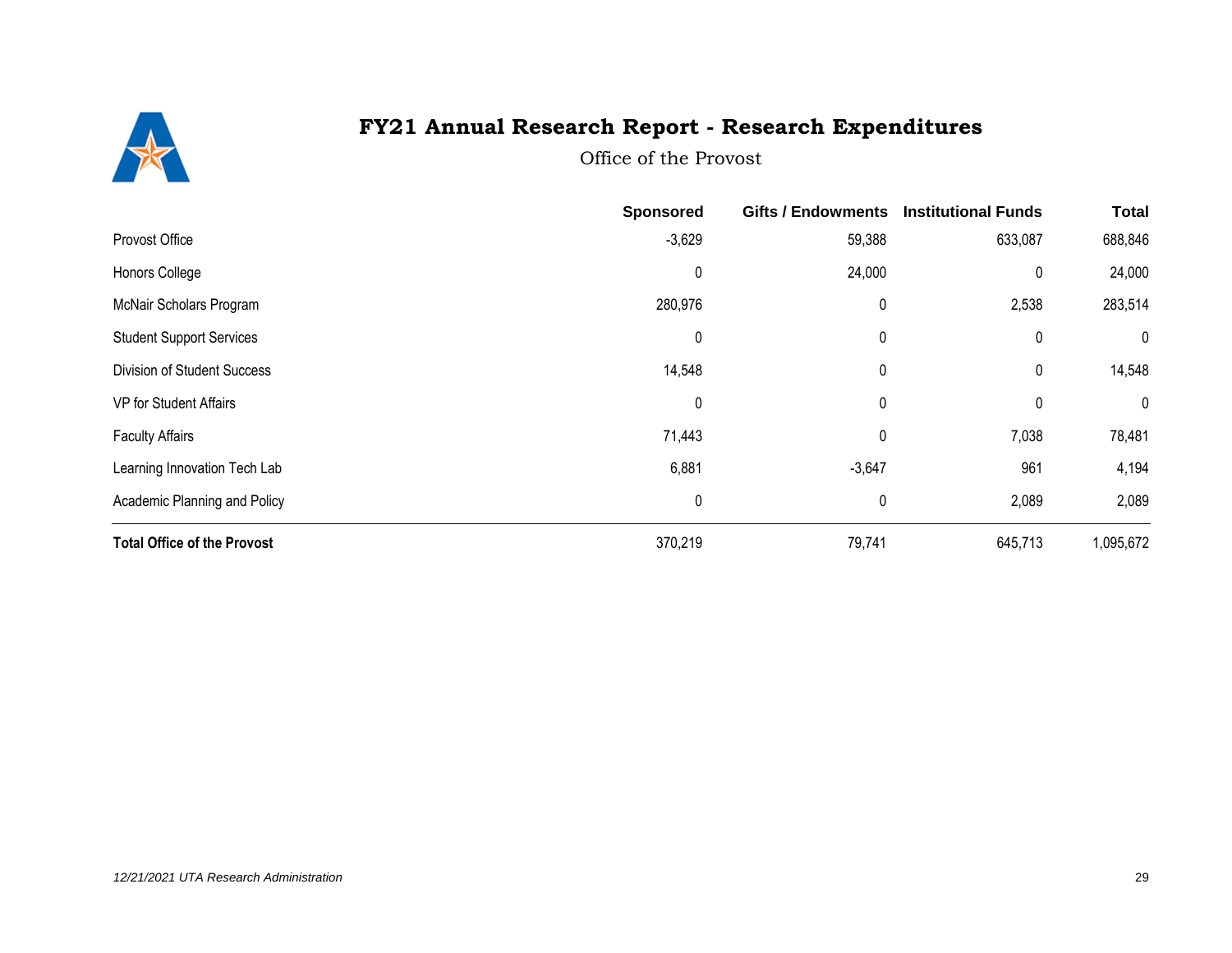

Office of the Vice President for Research

|                                                        | <b>Sponsored</b> | Gifts / Endowments | <b>Institutional Funds</b> | <b>Total</b> |
|--------------------------------------------------------|------------------|--------------------|----------------------------|--------------|
| Office of Graduate Studies                             | 0                | 404,634            | 70,000                     | 474,634      |
| Research Administration                                | 0                |                    | 9,647                      | 9,647        |
| Vice President for Research                            | 0                | $-15,668$          | 2,846,408                  | 2,830,741    |
| Shimadzu Inst Research Technol                         | 0                |                    | 1,281,113                  | 1,281,113    |
| <b>Technology Management</b>                           | 0                | 0                  | 659,697                    | 659,697      |
| <b>Total Office of the Vice President for Research</b> | 0                | 388,966            | 4,866,865                  | 5,255,832    |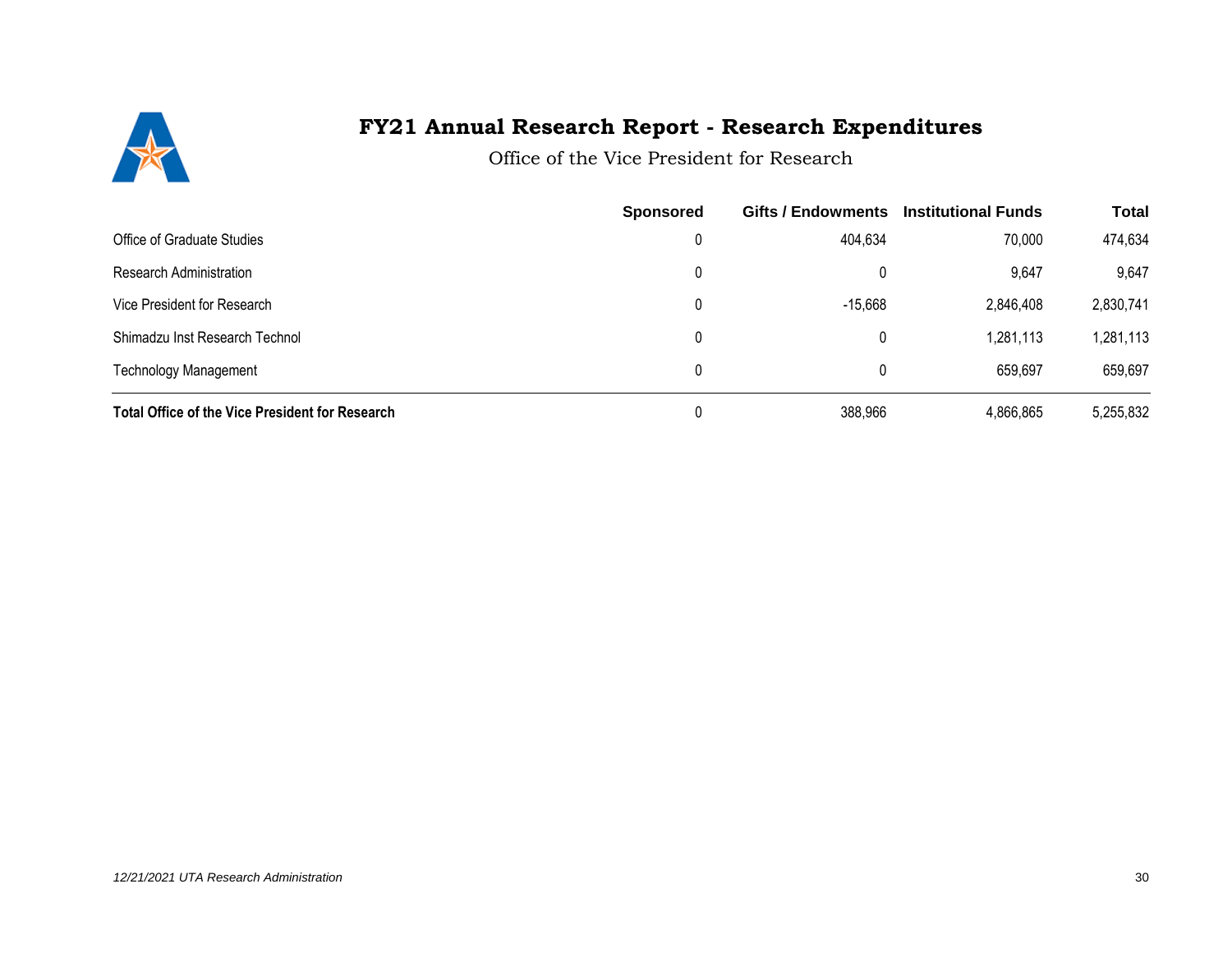

VP for Enrollment Management

|                                           | <b>Sponsored</b> | Gifts / Endowments Institutional Funds |        | <b>Total</b> |
|-------------------------------------------|------------------|----------------------------------------|--------|--------------|
| <b>VP Enrollment Management</b>           |                  |                                        | 345    | 345          |
| Precollege Program                        |                  |                                        | $-982$ | $-982$       |
| <b>Total VP for Enrollment Management</b> |                  |                                        | $-637$ | $-637$       |